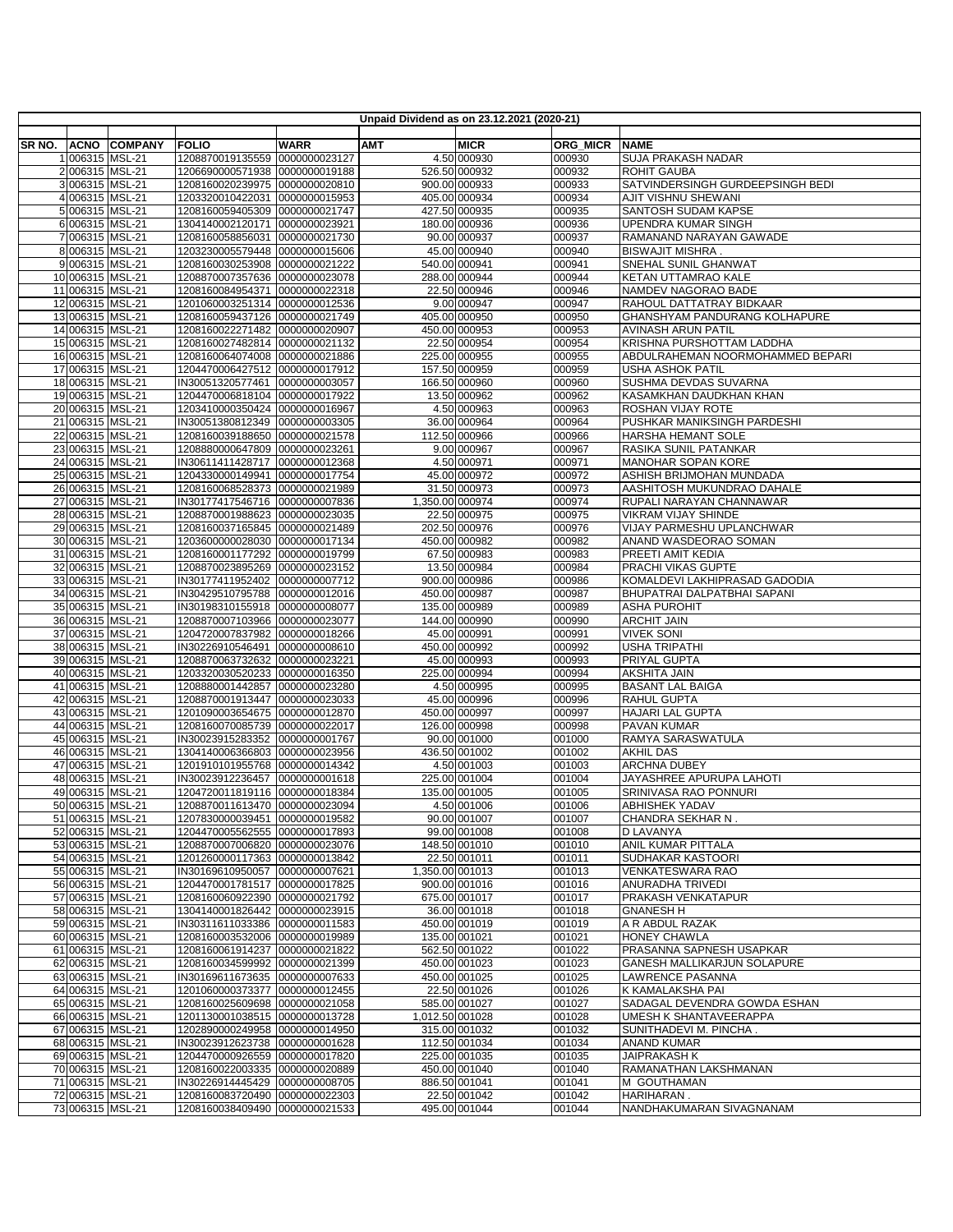| 74 006315 MSL-21                       | 1202060000811254 0000000014536                                   |                                |                                    | 4.05 001045                  | 001045           | <b>JOHNSON P JOSE</b>                           |
|----------------------------------------|------------------------------------------------------------------|--------------------------------|------------------------------------|------------------------------|------------------|-------------------------------------------------|
| 75 006315 MSL-21                       | 1208180015405264 0000000022616                                   |                                |                                    | 454.50 001050                | 001050           | <b>ALBIN JOHN</b>                               |
| 76 006315 MSL-21                       | 1208180036898781 0000000022742                                   |                                |                                    | 45.00 001052                 | 001052           | SHAHMA SHIBIN M                                 |
| 77 006315 MSL-21                       | 1208180031572218 0000000022719                                   |                                |                                    | 4.50 001054                  | 001054           | MOHAMMED YASIR PARAMBAN                         |
| 78 006315 MSL-21                       | 1208180022095983 0000000022655                                   |                                |                                    | 67.50 001055                 | 001055           | NASEEN.                                         |
| 79 006315 MSL-21                       | 1208870031376914 0000000023178                                   |                                |                                    | 108.00 001056                | 001056           | SIJOY JOSE.                                     |
| 80 006315 MSL-21                       | 1204720010592881 0000000018337                                   |                                |                                    | 450.00 001058                | 001058           | SANDEEP VARMA                                   |
| 81 006315 MSL-21                       | 1208180014420040 0000000022606                                   |                                |                                    | 31.50 001062                 | 001062           | <b>ARUN SOLOMON</b>                             |
| 82 006315 MSL-21                       | IN30023914334672 0000000001712                                   |                                |                                    | 36.00 001063                 | 001063           | SREERAJTS                                       |
| 83 006315 MSL-21                       | 1201090012865967 0000000013336                                   |                                |                                    | 333.00 001064                | 001064           | <b>BAHUL RAMANAN.</b>                           |
| 84 006315 MSL-21                       | 1208160058451633 0000000021718                                   |                                |                                    | 180.00 001065                | 001065           | <b>RUBESH RAJAN</b>                             |
| 85 006315 MSL-21                       | 1208880000265417 0000000023252                                   |                                |                                    | 18.00 001067                 | 001067           | PIYUSH SADANI                                   |
| 86 006315 MSL-21                       | 1202990001470699 0000000015162                                   |                                |                                    | 225.00 001068                | 001068           | PUSHPA DEVI BHALOTIA                            |
| 87 006315 MSL-21                       | 1203000000106014 0000000015198                                   |                                |                                    | 112.50 001071                | 001071           | <b>AJOY BISWAS</b>                              |
| 88 006315 MSL-21                       | 1208870066065774 0000000023226                                   |                                |                                    | 450.00 001072                | 001072           | <b>VINIT KUMAR SINGH</b>                        |
| 89 006315 MSL-21                       | IN30210510329073 0000000008274                                   |                                |                                    | 450.00 001073                | 001073           | <b>RAHUL GOYAL</b>                              |
| 90 006315 MSL-21                       | 1203320049184085 0000000016501<br>IN30210510140482 0000000008260 |                                |                                    | 405.00 001074                | 001074           | Atul Kumar Rajak                                |
| 91 006315 MSL-21                       | 1208870028274605 0000000023161                                   |                                |                                    | 135.00 001075                | 001075           | <b>SANKAR DAS</b>                               |
| 92 006315 MSL-21<br>93 006315 MSL-21   | 1208870010557248 0000000023085                                   |                                |                                    | 108.00 001076<br>4.50 001078 | 001076<br>001078 | DEBDAS BHABANI CHAND<br><b>VINAY KHANDELWAL</b> |
| 94 006315 MSL-21                       | IN30226911040419 0000000008623                                   |                                |                                    | 198.00 001079                | 001079           | SANTI BHUSAN RATH                               |
| 95 006315 MSL-21                       | 1208870024095286 0000000023153                                   |                                |                                    | 4.50 001081                  | 001081           | <b>MADHUSUDAN DAS</b>                           |
| 96 006315 MSL-21                       | IN30290242552823 0000000009858                                   |                                |                                    | 225.00 001082                | 001082           | <b>ARUN KUMAR TIWARY</b>                        |
| 97 006315 MSL-21                       | 1208180005111711 0000000022479                                   |                                |                                    | 144.00 001083                | 001083           | PITAMBAR DAS                                    |
| 98 006315 MSL-21                       | 1208160080228733 0000000022244                                   |                                |                                    | 216.00 001084                | 001084           | SUDARSHANA RAJKHOWA                             |
| 99 006315 MSL-21                       | 1208160018917437 0000000020752                                   |                                | 1,111.50 001085                    |                              | 001085           | <b>ASHISH KUMAR</b>                             |
| 100 006315 MSL-21                      | 1208160081488391 0000000022253                                   |                                |                                    | 76.50 001086                 | 001086           | OM PRAKASH VERMA                                |
| 101 006315 MSL-21                      | 1203350001453569 0000000016763                                   |                                |                                    | 450.00 001087                | 001087           | JAGDISH PRASAD AGRAWAL                          |
| 102 006315 MSL-21                      | 1208160059911879 0000000021766                                   |                                |                                    | 382.50 001088                | 001088           | <b>SONI KUMARI</b>                              |
| 103 006315 MSL-21                      | 1204720009343699 0000000018282                                   |                                |                                    | 45.00 001090                 | 001090           | <b>ANKIT KASHYAP</b>                            |
| 104 006315 MSL-21                      | 1208870012796871 0000000023099                                   |                                |                                    | 346.50 001091                | 001091           | <b>PUJA KUMARI</b>                              |
| 105 006315 MSL-21                      | 1208880002617941 0000000023296                                   |                                |                                    | 45.00 001092                 | 001092           | <b>VASANT KUMAR SAW</b>                         |
| 106 006315 MSL-21                      | 1203500000222416 0000000017062                                   |                                |                                    | 900.00 001093                | 001093           | <b>GOPAL KRISHNA NAG</b>                        |
| 107 006315 MSL-21                      | 1208870033124805 0000000023185                                   |                                |                                    | 94.50 001094                 | 001094           | <b>ASHISH KUMAR</b>                             |
| 108 006315 MSL-21                      | 1208160035948887 0000000021442                                   |                                |                                    | 117.00 001095                | 001095           | <b>BIBHA RANI</b>                               |
| 109 006315 MSL-21                      | 1208160026462488 0000000021097                                   |                                |                                    | 4.50 001096                  | 001096           | <b>SUMIT KUMAR</b>                              |
| 110 006315 MSL-21                      | 1203320030521281                                                 | 0000000016351                  |                                    | 288.00 001097                | 001097           | <b>GULSHAN KUMAR</b>                            |
| 111 006315 MSL-21                      | IN30307710574557                                                 | 0000000011483                  |                                    | 445.50 000007                | 000007           | <b>OLINDA FERNANDES</b>                         |
| 112 006315 MSL-21                      | 00900001                                                         | 0000000024451                  | 3,564.00 000008                    |                              | 000008           | VINAYA VIJAY MALLYA                             |
| 113 006315 MSL-21<br>114 006315 MSL-21 | 00002099<br>00001535                                             | 0000000024454<br>0000000024453 | 2,250.00 000009<br>2,250.00 000010 |                              | 000009<br>000010 | SHRAVAN JAIN<br>ANVITA JAIN                     |
| 115 006315 MSL-21                      | 00008193                                                         | 0000000024456                  | 2,250.00 000011                    |                              | 000011           | <b>VIVEK SOOD</b>                               |
| 116 006315 MSL-21                      | 00008231                                                         | 0000000024457                  | 2,250.00 000012                    |                              | 000012           | SANJEEV THAPAR                                  |
| 117 006315 MSL-21                      | 00008843                                                         | 0000000024458                  | 4,500.00 000013                    |                              | 000013           | DEVINDER KUMAR GARG                             |
| 118 006315 MSL-21                      | 00009379                                                         | 0000000024459                  | 10,800.00 000014                   |                              | 000014           | <b>NEMISH S SHAH</b>                            |
| 119 006315 MSL-21                      | 00014144                                                         | 0000000024461                  | 2,250.00 000015                    |                              | 000015           | MANGESH M TAWDE                                 |
| 120 006315 MSL-21                      | 00010414                                                         | 0000000024460                  | 2,250.00 000016                    |                              | 000016           | DINESH K DAMANIA                                |
| 121 006315 MSL-21                      | 00007891                                                         | 0000000024455                  | 2,250.00 000017                    |                              | 000017           | GYAN MAL PANAGARIA                              |
| 122 006315 MSL-21                      | 00008776                                                         | 0000000024332                  | 4,500.00 000022                    |                              | 000022           | MRS MADHU MEHRA                                 |
| 123 006315 MSL-21                      | 00008777                                                         | 0000000024333                  | 4,500.00 000023                    |                              | 000023           | MR KAMAL MEHRA                                  |
| 124 006315 MSL-21                      | IN30088814200647                                                 | 0000000004139                  | 4,500.00 000027                    |                              | 000027           | MR. ALOK PARASRAMPURIA                          |
| 125 006315 MSL-21                      | 00008268                                                         | 0000000024310                  | 7,200.00 000028                    |                              | 000028           | RAJ MOHINI KAUL                                 |
| 126 006315 MSL-21                      | 00002451                                                         | 0000000024180                  | 4,500.00 000031                    |                              | 000031           | MUKESH KUMAR GUPTA                              |
| 127 006315 MSL-21                      | IN30036020345715 0000000002144                                   |                                | 8,100.00 000032                    |                              | 000032           | <b>RAJEEV RAINA</b>                             |
| 128 006315 MSL-21                      | 00008337                                                         | 0000000024314                  | 7,200.00 000033                    |                              | 000033           | R N PAUL                                        |
| 129 006315 MSL-21                      | 00008379                                                         | 0000000024316                  | 4,500.00 000037                    |                              | 000037           | SURESH KUMAR AGGARWAL                           |
| 130 006315 MSL-21                      | 00004724                                                         | 0000000024241                  | 4,500.00 000038                    |                              | 000038           | MOHINI DEVI TIKU                                |
| 131 006315 MSL-21                      | 00002418                                                         | 0000000024178                  | 4,500.00 000040                    |                              | 000040           | PRAHLAD KUMAR SHARMA                            |
| 132 006315 MSL-21                      | 00004695                                                         | 0000000024240                  | 4,500.00 000041                    |                              | 000041           | <b>JL ARORA</b>                                 |
| 133 006315 MSL-21                      | 00003962                                                         | 0000000024214                  | 4,500.00 000044                    |                              | 000044           | ASHOK CHADHA                                    |
| 134 006315 MSL-21                      | 00003963                                                         | 0000000024215<br>0000000000608 | 5,400.00 000045                    |                              | 000045           | MADHU CHADHA<br><b>DEEP KAPURIA</b>             |
| 135 006315 MSL-21<br>136 006315 MSL-21 | IN30018311030015<br>00008672                                     | 0000000024327                  | 8,100.00 000047<br>7,200.00 000049 |                              | 000047<br>000049 | <b>AMRIK SINGH PASSI</b>                        |
| 137 006315 MSL-21                      | 00014686                                                         | 0000000024398                  | 4,500.00 000050                    |                              | 000050           | GURMEET KAUR SACHDEVA                           |
| 138 006315 MSL-21                      | 00003378                                                         | 0000000024202                  | 2.250.00 000054                    |                              | 000054           | R GANESAN                                       |
| 139 006315 MSL-21                      | 00008868                                                         | 0000000024340                  | 4,500.00 000056                    |                              | 000056           | <b>GIAN CHAND ARORA</b>                         |
| 140 006315 MSL-21                      | 00000389                                                         | 0000000024139                  | 4,500.00 000057                    |                              | 000057           | <b>CHANDER SINGH</b>                            |
| 141 006315 MSL-21                      | 00000844                                                         | 0000000024146                  | 7,200.00 000058                    |                              | 000058           | SEETA RAM SHARMA                                |
| 142 006315 MSL-21                      | IN30078110080247                                                 | 0000000003935                  | 20,250.00 000060                   |                              | 000060           | UNITECH MACHINES LIMITED                        |
| 143 006315 MSL-21                      | IN30011810007508                                                 | 0000000000180                  | 8,100.00 000061                    |                              | 000061           | RAJ KUMARI CHOUDHARY                            |
| 144 006315 MSL-21                      | 00008193                                                         | 0000000024305                  | 2,250.00 000063                    |                              | 000063           | <b>VIVEK SOOD</b>                               |
| 145 006315 MSL-21                      | IN30078110093744                                                 | 0000000003937                  | 2,250.00 000064                    |                              | 000064           | <b>SARALA</b>                                   |
| 146 006315 MSL-21                      | 00000913                                                         | 0000000024149                  | 14,400.00 000069                   |                              | 000069           | SUDERSHAN GOEL                                  |
| 147 006315 MSL-21                      | 00004636                                                         | 0000000024235                  | 7,200.00 000071                    |                              | 000071           | MRS RAJ MAHAJAN                                 |
| 148 006315 MSL-21                      | 00015959                                                         | 0000000024411                  | 2,250.00 000073                    |                              | 000073           | RAJINDER SINGH                                  |
| 149 006315 MSL-21                      | 00007998                                                         | 0000000024301                  | 4,500.00 000076                    |                              | 000076           | JASBIR KAUR                                     |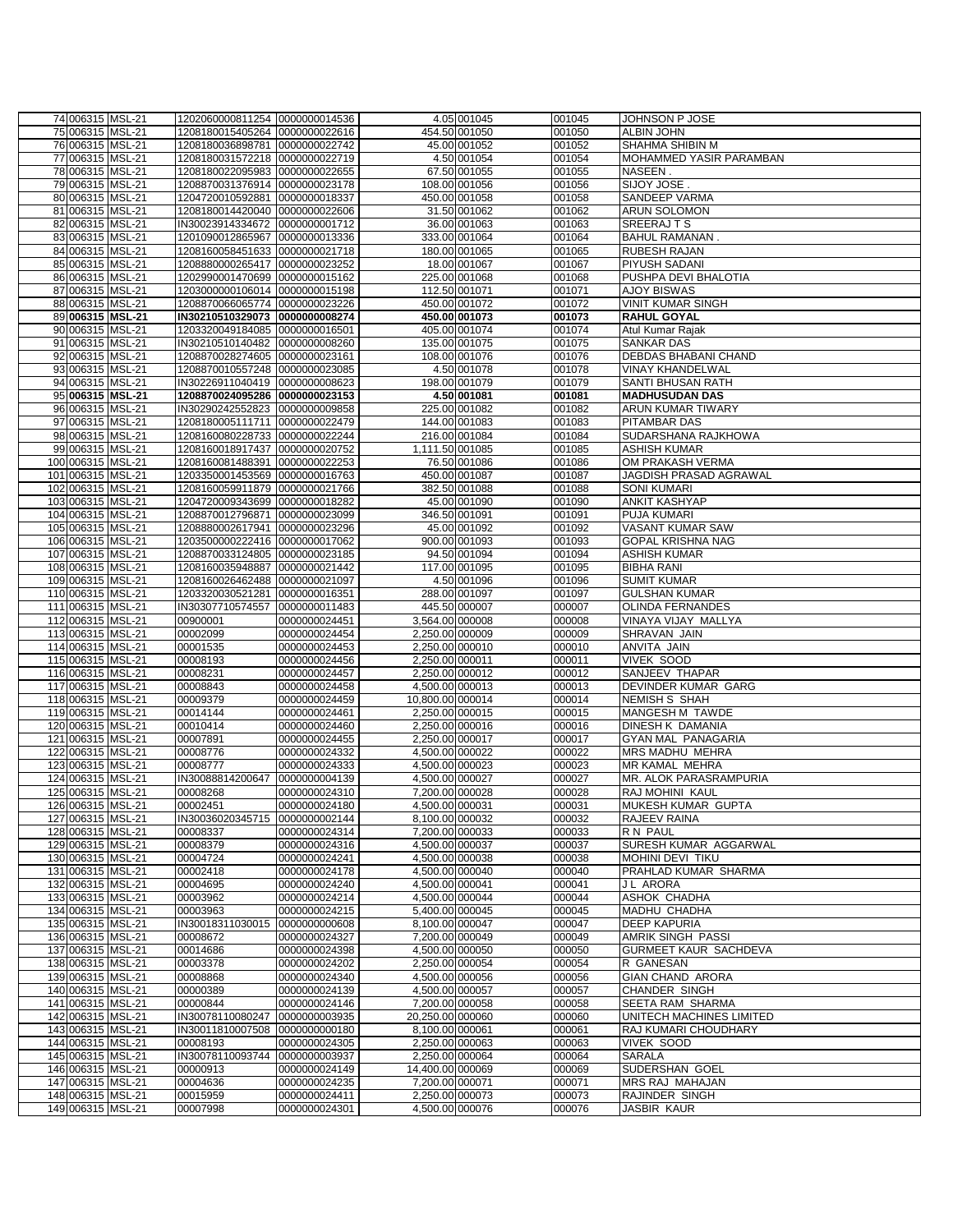|  | 150 006315 MSL-21                      | 00004593                     | 0000000024230                  | 7,200.00 000077                     | 000077           | <b>S GURCHARAN SINGH</b>                        |
|--|----------------------------------------|------------------------------|--------------------------------|-------------------------------------|------------------|-------------------------------------------------|
|  | 151 006315 MSL-21                      | 00004594                     | 0000000024231                  | 4,500.00 000078                     | 000078           | S GURCHARAN SINGH                               |
|  | 152 006315 MSL-21                      | 00004637                     | 0000000024236                  | 14,400.00 000080                    | 000080           | SH PRITAM SINGH CHAWLA                          |
|  | 153 006315 MSL-21                      | 00007969                     | 0000000024300                  | 4,500.00 000081                     | 000081           | SURINDER SOOD                                   |
|  | 154 006315 MSL-21                      | 00008210                     | 0000000024306                  | 7,200.00 000082                     | 000082           | MR SURINDER SINGH                               |
|  | 155 006315 MSL-21                      | 00008212                     | 0000000024308                  | 7,200.00 000084                     | 000084           | MR BHUPINDER SINGH                              |
|  | 156 006315 MSL-21                      | 00007904                     | 0000000024299                  | 7,200.00 000086                     | 000086           | SANJAY MAHINDRU                                 |
|  | 157 006315 MSL-21                      | 00008835                     | 0000000024337                  | 7,200.00 000091                     | 000091           | SHEEL S BAJAJ                                   |
|  | 158 006315 MSL-21                      | 00008836                     | 0000000024338                  | 7,200.00 000092                     | 000092           | NIRMAL BAJAJ                                    |
|  | 159 006315 MSL-21                      | 00004146                     | 0000000024222                  | 4,500.00 000103                     | 000103           | SUKHBIR SINGH                                   |
|  | 160 006315 MSL-21                      | 00004684                     | 0000000024239                  | 7,200.00 000105                     | 000105           | <b>ASHOK SUD</b>                                |
|  | 161 006315 MSL-21                      | 1208160036200569             | 0000000021450                  | 1,665.00 000108                     | 000108           | NEERAJ SANYAL                                   |
|  | 162 006315 MSL-21                      | 00004330                     | 0000000024227                  | 4,500.00 000109                     | 000109           | <b>GIRDHARI LAL KOHLI</b>                       |
|  | 163 006315 MSL-21                      | IN30036020961008             | 0000000002153                  | 2,250.00 000111                     | 000111           | <b>NEETA SINGH</b>                              |
|  | 164 006315 MSL-21                      | 00013149                     | 0000000024381                  | 2,250.00 000114                     | 000114           | KALPANA NAUTIYAL                                |
|  | 165 006315 MSL-21                      | 00008628                     | 0000000024323                  | 7,200.00 000122                     | 000122           | LAIQ AHMAD                                      |
|  | 166 006315 MSL-21                      | 00004047                     | 0000000024221                  | 4,500.00 000123                     | 000123           | VEENA AGRAWAL                                   |
|  | 167 006315 MSL-21                      | 00007878                     | 0000000024297                  | 4,500.00 000126                     | 000126           | RAMJI LAL SHARMA                                |
|  | 168 006315 MSL-21                      | 00008485                     | 0000000024318                  | 4,500.00 000128                     | 000128           | SHIV BALAK MISRA                                |
|  | 169 006315 MSL-21                      | 00009847                     | 0000000024351                  | 4,500.00 000136                     | 000136           | MANOHAR KUMAR BABUBHAI MODI                     |
|  | 170 006315 MSL-21                      | IN30021432843364             | 0000000001425                  | 2,250.00 000140                     | 000140           | HASMUKHBHAI SHIVRAMBHAI PATEL                   |
|  | 171 006315 MSL-21                      | 00005617                     | 0000000024256                  | 14,400.00 000145                    | 000145           | HEMANT NATVERLAL DHRU                           |
|  | 172 006315 MSL-21                      | 00003048                     | 0000000024198                  | 2,250.00 000148                     | 000148           | ASHOK RANADIVE                                  |
|  | 173 006315 MSL-21                      | IN30009510711330             | 0000000000157                  | 6,075.00 000150                     | 000150           | Manish Shah                                     |
|  | 174 006315 MSL-21                      | 00013807                     | 0000000024389                  | 2,250.00 000152                     | 000152           | HITEN T SHAH                                    |
|  | 175 006315 MSL-21                      | 00006682                     | 0000000024280                  | 4,500.00 000162                     | 000162           | VASUDEO VISHNU VALVAIKAR                        |
|  | 176 006315 MSL-21                      | 00006683                     | 0000000024281                  | 4,500.00 000163                     | 000163           | VINOD VASUDEO VALVAIKAR                         |
|  | 177 006315 MSL-21                      | IN30051311025872             | 0000000002732                  | 2,250.00 000165                     | 000165           | TARACHAND THAKSEN MORE                          |
|  | 178 006315 MSL-21                      | 00006658                     | 0000000024279                  | 4,500.00 000168                     | 000168           | NALINI NAYAK                                    |
|  | 179 006315 MSL-21                      | 00012948                     | 0000000024379                  | 4,500.00 000170                     | 000170           | VASUDHA V PATKI                                 |
|  | 180 006315 MSL-21                      | 00900004                     | 0000000024452                  | 19,602.00 000171                    | 000171           | <b>IL FMAURITIUS</b>                            |
|  | 181 006315 MSL-21                      | 00008866                     | 0000000024339                  | 7,200.00 000172                     | 000172           | N S NILAKANTAN                                  |
|  | 182 006315 MSL-21                      | 00009290                     | 0000000024344                  | 4,500.00 000175                     | 000175           | HARSHAD SHATILAL MEHTA                          |
|  | 183 006315 MSL-21                      | 00009379                     | 0000000024347                  | 10,800.00 000176                    | 000176           | <b>NEMISH S SHAH</b>                            |
|  | 184 006315 MSL-21                      | 00010345                     | 0000000024355                  | 7,200.00 000177                     | 000177           | SRINIVAS SESHADRI                               |
|  | 185 006315 MSL-21                      | 00013450                     | 0000000024384                  | 2,250.00 000178                     | 000178           | SHAILESH D VASANI                               |
|  | 186 006315 MSL-21                      | 00014144                     | 0000000024392                  | 2,250.00 000179                     | 000179           | MANGESH M TAWDE                                 |
|  | 187 006315 MSL-21                      | 00007192                     | 0000000024289                  | 7,200.00 000180                     | 000180           | VIJAY RAMCHANDRA RANADE                         |
|  | 188 006315 MSL-21                      | 00008354                     | 0000000024315                  | 4,500.00 000181                     | 000181           | MR CHAITANYA MANOHAR BHIDE                      |
|  | 189 006315 MSL-21                      | 00007214                     | 0000000024290                  | 4,500.00 000182                     | 000182           | KAPIL KUMAR SACHDEV                             |
|  | 190 006315 MSL-21                      | 00007254                     | 0000000024291                  | 7,200.00 000183                     | 000183           | KHORSHED HORMUSJI WADIA                         |
|  | 191 006315 MSL-21                      | 00013799                     | 0000000024388                  | 7,200.00 000191                     | 000191           | MENONA SODDER                                   |
|  | 192 006315 MSL-21                      | 1201320000026432             | 0000000013865                  | 5,548.50 000198                     | 000198           | DONATH ROSARIO DISCOUZA                         |
|  | 193 006315 MSL-21                      | 00006921                     | 0000000024285                  | 7,200.00 000199                     | 000199           | SHASHANK VAMAN JOSHI                            |
|  | 194 006315 MSL-21                      | 00009098                     | 0000000024342                  | 2,250.00 000200                     | 000200           | LAXMI JIANDANI                                  |
|  | 195 006315 MSL-21<br>196 006315 MSL-21 | 00010293                     | 0000000024353                  | 4,500.00 000202                     | 000202           | JAMSHED NAUSHIRWANJI DHAMBHAR                   |
|  |                                        | 00006617                     | 0000000024278<br>0000000024348 | 4,500.00 000203                     | 000203           | <b>GURUNATH ATMARAM KHOT</b>                    |
|  | 197 006315 MSL-21                      | 00009387<br>IN30047610101985 |                                | 2,250.00 000205<br>2,700.00 000207  | 000205           | DINESH CHAUHAN                                  |
|  | 198 006315 MSL-21<br>199 006315 MSL-21 | 00009608                     | 0000000002468                  |                                     | 000207           | SUJATHA GOPALAKRISHNAN<br><b>CHETANA P SHAH</b> |
|  | 200 006315 MSL-21                      | 00005794                     | 0000000024350<br>0000000024260 | 2,250.00 000209<br>4,500.00 000210  | 000209<br>000210 | R S MANI                                        |
|  | 201 006315 MSL-21                      |                              | 0000000024383                  |                                     | 000212           | <b>GUNVANT BHAYANI</b>                          |
|  | 202 006315 MSL-21                      | 00013406<br>00009104         | 0000000024343                  | 14,400.00 000212<br>7,200.00 000216 | 000216           | DONATH D SOUZA                                  |
|  | 203 006315 MSL-21                      | 00013546                     | 0000000024386                  | 2,250.00 000221                     | 000221           | SHOBHNA SURYAKANT SHAH                          |
|  | 204 006315 MSL-21                      | 00011664                     | 0000000024363                  | 2,250.00 000223                     | 000223           | GR RAO                                          |
|  | 205 006315 MSL-21                      | 00001566                     | 0000000024160                  | 4,500.00 000225                     | 000225           | JOSEPH D SOUZA                                  |
|  | 206 006315 MSL-21                      | 00000696                     | 0000000024144                  | 4,500.00 000227                     | 000227           | DEO CHAND D KOLI                                |
|  | 207 006315 MSL-21                      | 00007891                     | 0000000024298                  | 2,250.00 000229                     | 000229           | GYAN MAL PANAGARIA                              |
|  | 208 006315 MSL-21                      | 00006097                     | 0000000024268                  | 4,500.00 000233                     | 000233           | ANITA COLACO                                    |
|  | 209 006315 MSL-21                      | 00003630                     | 0000000024207                  | 4,500.00 000234                     | 000234           | MARIA JOANNA DIAS & VIEGAS                      |
|  | 210 006315 MSL-21                      | 00000881                     | 0000000024147                  | 4,500.00 000235                     | 000235           | HARISH NARESH VALSANGKAR                        |
|  | 211 006315 MSL-21                      | 00006865                     | 0000000024284                  | 4,500.00 000237                     | 000237           | NILEEMA PHADKE                                  |
|  | 212 006315 MSL-21                      | 00005377                     | 0000000024252                  | 4,500.00 000255                     | 000255           | <b>MRS RASILA N KUSUMGAR</b>                    |
|  | 213 006315 MSL-21                      | 00005379                     | 0000000024253                  | 7,200.00 000256                     | 000256           | PUNIT KUSUMGAR                                  |
|  | 214 006315 MSL-21                      | IN30198310216645             | 0000000008080                  | 1,552.50 000260                     | 000260           | MINAKSHI SHARMA                                 |
|  | 215 006315 MSL-21                      | IN30009510725829             | 0000000000158                  | 4,500.00 000265                     | 000265           | M Kameswari                                     |
|  | 216 006315 MSL-21                      | 00004911                     | 0000000024244                  | 4,500.00 000268                     | 000268           | RATNAMALA RAO                                   |
|  | 217 006315 MSL-21                      | 00002715                     | 0000000024187                  | 4,500.00 000270                     | 000270           | DR YELLARAO SORNAPUDI                           |
|  | 218 006315 MSL-21                      | IN30021412031593             | 0000000000826                  | 4,050.00 000271                     | 000271           | VIJAYA MOHAN REDDY WUDARU                       |
|  | 219 006315 MSL-21                      | 00000441                     | 0000000024140                  | 2,250.00 000272                     | 000272           | VENKATA GURORAM PRASAD BOGGARAPU                |
|  | 220 006315 MSL-21                      | 00004947                     | 0000000024245                  | 4,500.00 000274                     | 000274           | RANGAYYA NOOLI                                  |
|  | 221 006315 MSL-21                      | 00002637                     | 0000000024183                  | 4,500.00 000281                     | 000281           | PARVATHI PRABHAKAR                              |
|  | 222 006315 MSL-21                      | IN30192630033815             | 0000000008070                  | 2,250.00 000283                     | 000283           | SMITA C SANGHRAJKA                              |
|  | 223 006315 MSL-21                      | 00002756                     | 0000000024188                  | 4,500.00 000284                     | 000284           | DR SATISH CHANDRA KINI                          |
|  | 224 006315 MSL-21                      | 00002925                     | 0000000024191                  | 7,200.00 000285                     | 000285           | PRAKASHCHAND GANNA                              |
|  | 225 006315 MSL-21                      | 00002952                     | 0000000024193                  | 7,200.00 000287                     | 000287           | M MUNIAYAPPA SETTY                              |
|  |                                        |                              |                                |                                     |                  |                                                 |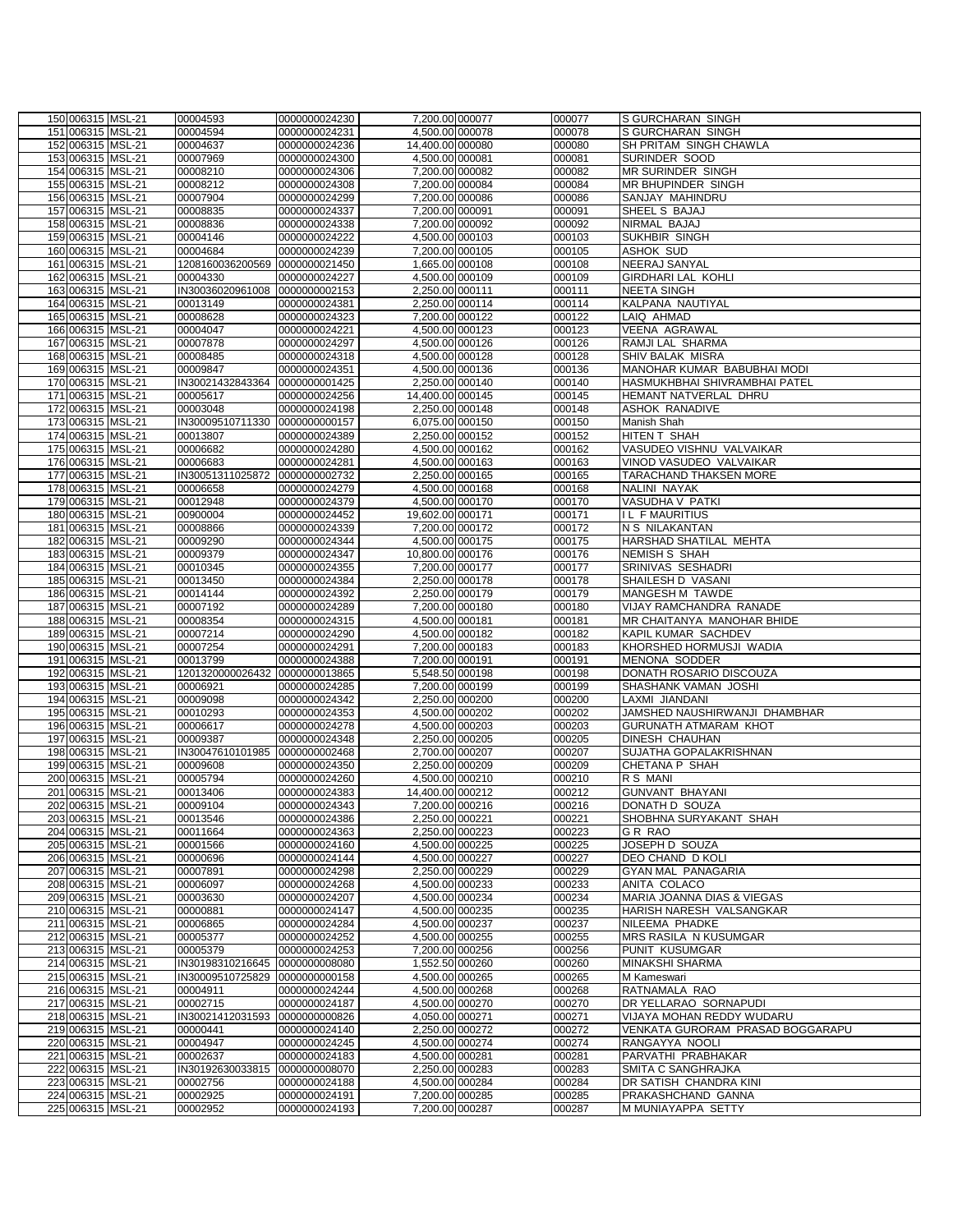| 226 006315 MSL-21 | 00012212                       | 0000000024368 | 4,500.00 000289  |               | 000289 | <b>VIRENDRA N DOSHI</b>      |
|-------------------|--------------------------------|---------------|------------------|---------------|--------|------------------------------|
| 227 006315 MSL-21 | 00003451                       | 0000000024203 | 7,200.00 000292  |               | 000292 | MAROOR KRISHNA V BHANDARI    |
| 228 006315 MSL-21 | 1201700000020177               | 0000000014111 | 1,575.00 000299  |               | 000299 | RAJSHEKHAR BASAVARAJ PURANIK |
| 229 006315 MSL-21 | 1202890000127863 0000000014943 |               | 2,250.00 000300  |               | 000300 | SURESH DUNDAPPA KOTHIWALE    |
| 230 006315 MSL-21 | 00003012                       | 0000000024196 | 4,500.00 000302  |               | 000302 | RAJESWARI SRINIVASAN         |
| 231 006315 MSL-21 | 00003250                       | 0000000024201 | 4,500.00 000304  |               | 000304 | K VITTAL BAI                 |
| 232 006315 MSL-21 | 00006212                       | 0000000024273 | 2,250.00 000305  |               | 000305 | T EZHIL                      |
| 233 006315 MSL-21 | 00002174                       | 0000000024176 | 5,400.00 000306  |               | 000306 | S PALANIVEL                  |
| 234 006315 MSL-21 | 00015093                       | 0000000024405 | 2,250.00 000307  |               | 000307 | P S NARAYANAN                |
| 235 006315 MSL-21 | 00008328                       | 0000000024312 | 14,400.00 000308 |               | 000308 | A S PERUMAL                  |
| 236 006315 MSL-21 | 00002999                       | 0000000024195 | 14,400.00 000311 |               | 000311 | MRS N SESHAMMAL              |
| 237 006315 MSL-21 | 00014244                       | 0000000024394 | 7,200.00 000315  |               | 000315 | C A SANKARANARAYANAN         |
| 238 006315 MSL-21 | IN30023916296848               | 0000000001810 | 2,250.00 000316  |               | 000316 | <b>KURUVILLA THOMAS</b>      |
| 239 006315 MSL-21 | IN30023911337337               | 0000000001577 | 2,250.00 000318  |               | 000318 | JEENA LIZ JOHN               |
| 240 006315 MSL-21 | 00000253                       | 0000000024135 | 4,500.00 000323  |               | 000323 | <b>PRATIM KUMAR</b>          |
| 241 006315 MSL-21 | 00001995                       | 0000000024171 | 4,500.00 000324  |               | 000324 | AMIYA GHOSH                  |
| 242 006315 MSL-21 | 00006040                       | 0000000024265 | 4,500.00 000326  |               | 000326 | HARAPRASAD CHATTERJEE        |
| 243 006315 MSL-21 | 00002070                       | 0000000024174 | 4,500.00 000330  |               | 000330 | JNANEDRA NATH SARKAR         |
| 244 006315 MSL-21 | 00014995                       | 0000000024402 | 10,800.00 000333 |               | 000333 | RAMOLA MUKHERJEE             |
| 245 006315 MSL-21 | 00006032                       | 0000000024264 | 2,250.00 000335  |               | 000335 | KANAI LAL DE SARKAR          |
| 246 006315 MSL-21 | 1208160004727204 0000000020056 |               | 5,621.40 000340  |               | 000340 | <b>MONOJ MAITY</b>           |
| 247 006315 MSL-21 | 00008253                       | 0000000024309 | 7,200.00 000348  |               | 000348 | SRI BIJOY PAUL               |
| 248 006315 MSL-21 | 00016142                       | 0000000024425 |                  | 22.50 000351  | 000351 | MANJU GUPTA                  |
| 249 006315 MSL-21 | 1208160017868583               | 0000000020703 | 1,350.00 000352  |               | 000352 | RAVINDER NATH CHOPRA         |
| 250 006315 MSL-21 | IN30011810465003               | 0000000000235 |                  | 225.00 000353 | 000353 | <b>ASHISH KALRA</b>          |
| 251 006315 MSL-21 | IN30256610084917               | 0000000009010 |                  | 450.00 000354 | 000354 | <b>SHAKUN BAKHRU</b>         |
| 252 006315 MSL-21 | 00016120                       | 0000000024420 |                  | 22.50 000355  | 000355 | MANJU BHARGAVA               |
| 253 006315 MSL-21 | IN30011811059859               | 0000000000270 |                  | 900.00 000360 | 000360 | PRIYANKA THUKRAL             |
| 254 006315 MSL-21 | IN30021431991979 0000000001406 |               | 1,350.00 000361  |               | 000361 | JASPAL SINGH                 |
| 255 006315 MSL-21 | 00016360                       | 0000000024445 |                  | 4.50 000362   | 000362 | <b>AJAY AJMANI</b>           |
| 256 006315 MSL-21 | 1201410000010073 0000000014063 |               |                  | 4.50 000363   | 000363 | KRISHAN LAL CHADHA           |
| 257 006315 MSL-21 | IN30011811404784 0000000000290 |               |                  | 4.50 000364   | 000364 | <b>SUNITA CHADHA</b>         |
| 258 006315 MSL-21 | IN30011811404807 0000000000291 |               |                  | 4.50 000365   | 000365 | <b>HIMANSHU CHADHA</b>       |
| 259 006315 MSL-21 | IN30011811404856 0000000000292 |               |                  | 4.50 000366   | 000366 | JYOTI CHADHA                 |
| 260 006315 MSL-21 | IN30021432482493 0000000001414 |               |                  | 225.00 000367 | 000367 | JAGDISH CHANDER              |
| 261 006315 MSL-21 | IN30094010074880 0000000004168 |               |                  | 40.50 000368  | 000368 | <b>AJAY AJMANI</b>           |
| 262 006315 MSL-21 | IN30392110153791 0000000011947 |               |                  | 45.00 000369  | 000369 | ROUNAK KUMAR BANSAL          |
| 263 006315 MSL-21 | IN30009510022669 0000000000148 |               |                  | 45.00 000370  | 000370 | Sunil Mehta                  |
| 264 006315 MSL-21 | 1203350001759850 0000000016769 |               |                  | 4.50 000371   | 000371 | <b>MANJIT SINGH</b>          |
| 265 006315 MSL-21 | IN30147720051093               | 0000000005829 |                  | 675.00 000372 | 000372 | <b>PRAMOD KUMAR SINGH</b>    |
| 266 006315 MSL-21 | 00016062                       | 0000000024416 |                  | 22.50 000373  | 000373 | MAHESH CHAND GUPTA           |
| 267 006315 MSL-21 | 1201410000003072 0000000014054 |               |                  | 112.50 000374 | 000374 | <b>SANJAY GUPTA</b>          |
| 268 006315 MSL-21 | IN30021432432409 0000000001413 |               |                  | 90.00 000375  | 000375 | <b>MANOJ KUMAR KHATOR</b>    |
| 269 006315 MSL-21 | 1203320062898144 0000000016538 |               |                  | 810.00 000376 | 000376 | <b>DEEPAK KUMAR</b>          |
| 270 006315 MSL-21 | IN30021432617960 0000000001418 |               |                  | 499.50 000377 | 000377 | NAKUL CHAWLA                 |
| 271 006315 MSL-21 | IN30011810456265 0000000000233 |               |                  | 22.50 000378  | 000378 | <b>AMIT GUPTA</b>            |
| 272 006315 MSL-21 | 00016058                       | 0000000024415 |                  | 22.50 000380  | 000380 | <b>MAYANK GOEL</b>           |
| 273 006315 MSL-21 | IN30021432843186 0000000001424 |               |                  | 225.00 000381 | 000381 | <b>RAGHAV MITTAL</b>         |
| 274 006315 MSL-21 | 1201910100584279 0000000014310 |               |                  | 279.00 000383 | 000383 | <b>VIJAY PRAKASH</b>         |
| 275 006315 MSL-21 | IN30088813517634 0000000004115 |               |                  | 112.50 000384 | 000384 | <b>KAMNI SAXENA</b>          |
| 276 006315 MSL-21 | IN30007910144217 0000000000130 |               |                  | 45.00 000385  | 000385 | SEEMA BHATIA                 |
| 277 006315 MSL-21 | IN30078110068865 0000000003934 |               |                  | 112.50 000386 | 000386 | <b>JAGAT NARAIN BHATIA</b>   |
| 278 006315 MSL-21 | 1203320073180656 0000000016586 |               |                  | 112.50 000388 | 000388 | <b>SURINDER KUMAR</b>        |
| 279 006315 MSL-21 | IN30429513868928 0000000012093 |               |                  | 270.00 000390 | 000390 | <b>REETA AGARWAL</b>         |
| 280 006315 MSL-21 | IN30133017289683 0000000005483 |               |                  | 562.50 000391 | 000391 | DR. SATISH KUMAR KALRA       |
| 281 006315 MSL-21 | 00016063                       | 0000000024417 |                  | 22.50 000392  | 000392 | <b>SHIV KUMAR GULATI</b>     |
| 282 006315 MSL-21 | IN30177411005609               | 0000000007684 |                  | 405.00 000393 | 000393 | <b>RISHI SINGHAL</b>         |
| 283 006315 MSL-21 | IN30234910005644               | 0000000008801 |                  | 22.50 000394  | 000394 | HARISH KUMAR RAHEJA          |
| 284 006315 MSL-21 | 1301760000021498 0000000023715 |               |                  | 450.00 000395 | 000395 | <b>INDU ARYA</b>             |
| 285 006315 MSL-21 | IN30177411770243 0000000007704 |               |                  | 67.50 000397  | 000397 | PARVEEN KUMAR PUPNEJA        |
| 286 006315 MSL-21 | IN30114311044751 0000000004653 |               |                  | 4.50 000400   | 000400 | <b>HARMINDER AHUJA</b>       |
| 287 006315 MSL-21 | IN30001110737000               | 0000000000040 |                  | 900.00 000402 | 000402 | SUBHASH CHANDER MUNJAL       |
| 288 006315 MSL-21 | IN30325310003294               | 0000000011749 | 1,350.00 000403  |               | 000403 | SONIA AGGARWAL               |
| 289 006315 MSL-21 | IN30023913641011 0000000001677 |               | 1,125.00 000404  |               | 000404 | HARPREET SINGH BHATIA        |
| 290 006315 MSL-21 | IN30114310071337               | 0000000004596 |                  | 900.00 000405 | 000405 | <b>NIRMAL GUPTA</b>          |
| 291 006315 MSL-21 | IN30133020838041               | 0000000005578 |                  | 225.00 000406 | 000406 | <b>PUSHPA RANI</b>           |
| 292 006315 MSL-21 | IN30177420491091               | 0000000007995 |                  | 450.00 000408 | 000408 | <b>MANINDER PAL SINGH</b>    |
| 293 006315 MSL-21 | 1202990000604551               | 0000000015160 |                  | 900.00 000412 | 000412 | <b>MANOJ KUMAR BANSAL</b>    |
| 294 006315 MSL-21 | IN30021432825784               | 0000000001423 |                  | 4.50 000413   | 000413 | SWATI KUMARI SINHA           |
| 295 006315 MSL-21 | IN30021432488875 0000000001415 |               |                  | 157.50 000414 | 000414 | NEERAJ RAJORA                |
| 296 006315 MSL-21 | 1203320049631704 0000000016505 |               | 1,350.00 000415  |               | 000415 | Nawal Bhatia                 |
| 297 006315 MSL-21 | IN30220111261155 0000000008532 |               |                  | 45.00 000416  | 000416 | MANOJ KUMAR DOBRAWAL         |
| 298 006315 MSL-21 | 1203320070709668 0000000016579 |               |                  | 279.00 000418 | 000418 | <b>NEHA KHATTAR</b>          |
| 299 006315 MSL-21 | IN30114310819179 0000000004632 |               |                  | 225.00 000419 | 000419 | ALOK KUMAR SAXENA            |
| 300 006315 MSL-21 | 1208160084691375 0000000022317 |               |                  | 135.00 000421 | 000421 | <b>KAVITA SINGH</b>          |
| 301 006315 MSL-21 | IN30051319911430 0000000003033 |               |                  | 225.00 000423 | 000423 | TOOSI SINGH                  |
|                   |                                |               |                  |               |        |                              |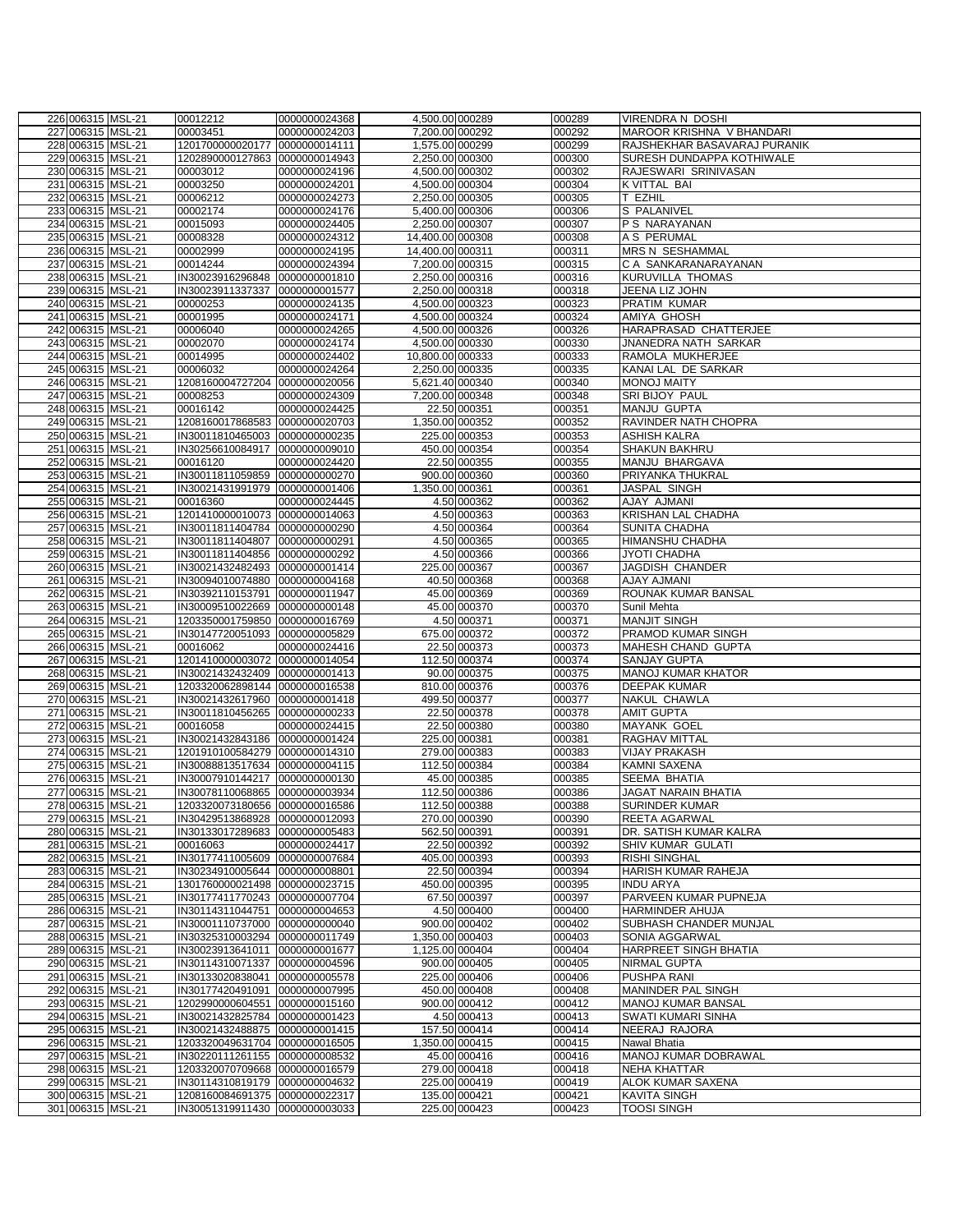| 302 006315 MSL-21                      | 1203980000075206 0000000017570                                   |               |                 | 450.00 000424                  | 000424           | RAM SUMIRNI DEVI                                              |
|----------------------------------------|------------------------------------------------------------------|---------------|-----------------|--------------------------------|------------------|---------------------------------------------------------------|
| 303 006315 MSL-21                      | IN30051380112738 0000000003268                                   |               |                 | 315.00 000425                  | 000425           | <b>NEELAM KUMAR</b>                                           |
| 304 006315 MSL-21                      | IN30118620106554 0000000005204                                   |               |                 | 45.00 000426                   | 000426           | <b>AVINASH AGARWAL</b>                                        |
| 305 006315 MSL-21                      | IN30133040377773 0000000005694                                   |               |                 | 900.00 000427                  | 000427           | <b>ASHISH GUPTA</b>                                           |
| 306 006315 MSL-21                      | 1208180042130938 0000000022771                                   |               |                 | 270.00 000428                  | 000428           | <b>FAKHR UN NISHA</b>                                         |
| 307 006315 MSL-21                      | IN30039417570660 0000000002197                                   |               |                 | 445.50 000429                  | 000429           | <b>RAM NATH SHARMA</b>                                        |
| 308 006315 MSL-21<br>309 006315 MSL-21 | IN30011810645080 0000000000246<br>IN30011811310329 0000000000281 |               |                 | 450.00 000431<br>900.00 000436 | 000431<br>000436 | <b>SUNIL KUMAR</b><br><b>DIPTI PANT</b>                       |
| 310 006315 MSL-21                      | IN30021430943634 0000000001400                                   |               |                 | 450.00 000437                  | 000437           | <b>JASVINDER KAUR</b>                                         |
| 311 006315 MSL-21                      | IN30155721479266 0000000007194                                   |               |                 | 450.00 000438                  | 000438           | SADHANA BAJAJ                                                 |
| 312 006315 MSL-21                      | IN30011811310345 0000000000282                                   |               |                 | 900.00 000442                  | 000442           | ROOKMANI PANWAR                                               |
| 313 006315 MSL-21                      | IN30177417735091 0000000007838                                   |               |                 | 900.00 000443                  | 000443           | <b>SUNITA RANI</b>                                            |
| 314 006315 MSL-21                      | IN30311612393107 0000000011687                                   |               |                 | 18.00 000445                   | 000445           | <b>RASHMI TIWARI</b>                                          |
| 315 006315 MSL-21                      | 1203320049011038 0000000016498                                   |               |                 | 27.00 000449                   | 000449           | <b>VIRENDRA SINGH</b>                                         |
| 316 006315 MSL-21                      | IN30177411983474 0000000007716                                   |               |                 | 112.50 000450                  | 000450           | <b>KRISHNA DEVI PORWAL</b>                                    |
| 317 006315 MSL-21                      | 1203320039535042 0000000016441                                   |               |                 | 45.00 000451                   | 000451           | Deepak Tahelani                                               |
| 318 006315 MSL-21                      | 1202990003205511                                                 | 0000000015166 |                 | 450.00 000452                  | 000452           | SHASHI KALA JAIN                                              |
| 319 006315 MSL-21                      | IN30127610535868 0000000005272                                   |               |                 | 225.00 000453                  | 000453           | <b>GANESHLAL BABEL</b>                                        |
| 320 006315 MSL-21                      | IN30160410300174 0000000007229                                   |               |                 | 9.00 000457                    | 000457           | <b>TARAMANI CHANDAK</b>                                       |
| 321 006315 MSL-21                      | 1303870000211992 0000000023863                                   |               |                 | 450.00 000458                  | 000458           | VIJYABEN JETHALAL PARSANIA                                    |
| 322 006315 MSL-21                      | IN30051315090946 0000000002892                                   |               |                 | 441.00 000459                  | 000459           | <b>BHAVESH JAYANTIBHAI LIMBASIA</b>                           |
| 323 006315 MSL-21                      | IN30097411420048 0000000004265                                   |               |                 | 45.00 000461                   | 000461           | <b>USHA S MALKAN</b>                                          |
| 324 006315 MSL-21                      | IN30051313598222 0000000002835                                   |               |                 | 225.00 000464                  | 000464<br>000465 | ANAND C SHUKLA<br>VIMALBHAI BABUBHAI LALAKIYA                 |
| 325 006315 MSL-21<br>326 006315 MSL-21 | IN30097411538589 0000000004272<br>IN30199110392665 0000000008154 |               |                 | 67.50 000465<br>450.00 000466  | 000466           | SAIYAD SAHIRA AKBARBHAI                                       |
| 327 006315 MSL-21                      | 1208160009039130 0000000020302                                   |               |                 | 4.50 000468                    | 000468           | JAGDISHBHAI KHUSHALBHAI KANJIYA                               |
| 328 006315 MSL-21                      | IN30311610577178 0000000011549                                   |               |                 | 810.00 000475                  | 000475           | SURESHKUMAR VEDPRAKASG SHARMA                                 |
| 329 006315 MSL-21                      | IN30036020849249 0000000002150                                   |               | 1,125.00 000476 |                                | 000476           | DINESH OMPRAKASH MAHESHWARI                                   |
| 330 006315 MSL-21                      | IN30051317309955 0000000002945                                   |               |                 | 135.00 000477                  | 000477           | <b>KAPIL RATHI</b>                                            |
| 331 006315 MSL-21                      | IN30034310935422 0000000002010                                   |               |                 | 337.50 000479                  | 000479           | <b>BRAHMBHATT PARTH UDAYAN</b>                                |
| 332 006315 MSL-21                      | IN30065210202556 0000000003670                                   |               |                 | 225.00 000482                  | 000482           | VASUDEVBHAI JAYRAMBHAI PRAJAPATI                              |
| 333 006315 MSL-21                      | IN30065210202572 0000000003671                                   |               |                 | 225.00 000483                  | 000483           | DIPAKKUMAR BHAGWANBHAI YADAV                                  |
| 334 006315 MSL-21                      | IN30177418302889 0000000007868                                   |               |                 | 675.00 000484                  | 000484           | PATEL PARULBEN ILESHKUMAR                                     |
| 335 006315 MSL-21                      | IN30123310153043 0000000005227                                   |               |                 | 31.50 000485                   | 000485           | LAKHARIYA JAYESHKUMAR BHARATSINGH                             |
| 336 006315 MSL-21                      | 1203320070098645 0000000016577                                   |               |                 | 225.00 000487                  | 000487           | MANOJKUMAR N PARMAR                                           |
| 337 006315 MSL-21                      | IN30177412337970 0000000007725                                   |               |                 | 450.00 000488                  | 000488           | DIPIKABEN BHARATKUMAR GHEEWALA                                |
| 338 006315 MSL-21                      | IN30047642266792 0000000002597                                   |               |                 | 450.00 000489                  | 000489           | <b>ASHIM GHOSH</b>                                            |
| 339 006315 MSL-21                      | IN30051312234844 0000000002788                                   |               |                 | 450.00 000490                  | 000490           | KALPESHKUMAR MADHUBHAI PATEL                                  |
| 340 006315 MSL-21                      | 1203820000001058 0000000017491                                   |               |                 | 450.00 000492                  | 000492           | SUNNY ARUNKUMAR SHAH                                          |
| 341 006315 MSL-21<br>342 006315 MSL-21 | IN30148510398277<br>IN30148510541237 0000000005843               | 0000000005842 |                 | 450.00 000497<br>198.00 000498 | 000497<br>000498 | PARESH CHAMPAKLAL KOTHARI<br>NIRMALABEN GHANSHYAMBHAI NATHANI |
| 343 006315 MSL-21                      | 1204470004388549 0000000017867                                   |               |                 | 108.00 000499                  | 000499           | VINUBHAI DAYALBHAI MANGUKIYA                                  |
| 344 006315 MSL-21                      | IN30177420062116 0000000007972                                   |               |                 | 450.00 000500                  | 000500           | JYOTIBEN PARESHKUMAR KANSARA                                  |
| 345 006315 MSL-21                      | IN30021430891975 0000000001398                                   |               |                 | 4.50 000501                    | 000501           | VINEET GOPIKISHAN BHANDARI                                    |
| 346 006315 MSL-21                      | 1208160061631009 0000000021812                                   |               |                 | 297.00 000503                  | 000503           | <b>RISHIK MOHAN KOLI</b>                                      |
| 347 006315 MSL-21                      | IN30115113000946 0000000004768                                   |               |                 | 20.25 000504                   | 000504           | PHOENIX SHARE & STOCKBROKERS PVT LTD                          |
| 348 006315 MSL-21                      | IN30051313089936 0000000002813                                   |               |                 | 450.00 000508                  | 000508           | <b>DILIP RATILAL BHAYANI</b>                                  |
| 349 006315 MSL-21                      | IN30160410541893 0000000007253                                   |               |                 | 225.00 000509                  | 000509           | SHRIKANT BALGOUNDA PATIL                                      |
| 350 006315 MSL-21                      | IN30018310663172 0000000000576                                   |               |                 | 225.00 000510                  | 000510           | <b>DR NIKHILESH A SHAH</b>                                    |
| 351 006315 MSL-21                      | IN30051314292487 0000000002860                                   |               |                 | 4.50 000512                    | 000512           | <b>MEGHALI A KAMBLE</b>                                       |
| 352 006315 MSL-21                      | 1201090000974130 0000000012760                                   |               | 1,125.00 000513 |                                | 000513           | POONAM ASHWIN JETHWA                                          |
| 353 006315 MSL-21                      | 1203320002160132 0000000015719                                   |               |                 | 369.00 000514                  | 000514           | NEHA SHAILESH THAKKER                                         |
| 354 006315 MSL-21<br>355 006315 MSL-21 | IN30051317879813 0000000002957                                   |               |                 | 27.00 000515                   | 000515           | KIRANRAJ J JAIN                                               |
| 356 006315 MSL-21                      | IN30051311031602 0000000002733<br>1204470000054656 0000000017811 |               |                 | 112.50 000517<br>9.00 000519   | 000517<br>000519 | MAQSOOD ABDULSATTAR NURSUMAR<br>JANARDAN BALAJI PARAB         |
| 357 006315 MSL-21                      | IN30216410141326 0000000008407                                   |               |                 | 337.50 000520                  | 000520           | RAVI PRASAD ANUPINDI                                          |
| 358 006315 MSL-21                      | IN30226910507468 0000000008608                                   |               |                 | 27.00 000521                   | 000521           | SUMIT KUMAR PRASAD                                            |
| 359 006315 MSL-21                      | IN30169610627103 0000000007615                                   |               |                 | 180.00 000522                  | 000522           | VIJAY NARENDRA NAIK                                           |
| 360 006315 MSL-21                      | IN30021431766988 0000000001402                                   |               |                 | 900.00 000523                  | 000523           | <b>DIPAK RAMDAS GHUME</b>                                     |
| 361 006315 MSL-21                      | 1203360000036416 0000000016861                                   |               |                 | 306.00 000524                  | 000524           | VANITA KALPESH JAIN                                           |
| 362 006315 MSL-21                      | 1205810000109851                                                 | 0000000018897 |                 | 450.00 000526                  | 000526           | RAOSAHEB APPASAHEB KARPE                                      |
| 363 006315 MSL-21                      | IN30028010670274                                                 | 0000000001900 |                 | 112.50 000527                  | 000527           | DEEPAK NARHARI SAHASTRABUDDHE                                 |
| 364 006315 MSL-21                      | IN30021430889851                                                 | 0000000001397 |                 | 13.50 000530                   | 000530           | SIDDHI AVINASH DANDNAIK                                       |
| 365 006315 MSL-21                      | IN30177418934917 0000000007907                                   |               |                 | 67.50 000531                   | 000531           | SOLANKI NIMESH VIJAYKUMAR                                     |
| 366 006315 MSL-21                      | IN30021410516418 0000000000775                                   |               |                 | 112.50 000539                  | 000539           | PATIL JAYAWANT SAKHARAM                                       |
| 367 006315 MSL-21                      | 1208180029643938 0000000022705                                   |               |                 | 9.00 000543                    | 000543           | NIKHIL RAJENDRA MAGDUM                                        |
| 368 006315 MSL-21                      | IN30133020488445 0000000005562                                   |               | 1,125.00 000544 |                                | 000544           | JYOTHI VENKATESH PAI                                          |
| 369 006315 MSL-21                      | 1208160005998723                                                 | 0000000020141 |                 | 63.00 000548                   | 000548           | <b>RANJEET KUMAR</b>                                          |
| 370 006315 MSL-21                      | 1203440000423409 0000000016988                                   |               |                 | 112.50 000550                  | 000550           | <b>GANESH BHAGWANTRAO RAHATAL</b>                             |
| 371 006315 MSL-21                      | IN30023913197239 0000000001651                                   |               |                 | 229.50 000551                  | 000551           | JAYSHREE SHIVAJI PATIL                                        |
| 372 006315 MSL-21<br>373 006315 MSL-21 | 1203410000329630 0000000016966<br>1201090000135051               | 0000000012692 |                 | 4.50 000552<br>45.00 000554    | 000552<br>000554 | SANTOSH KASHINATH MOJAD<br>DINESH SHANTILAL JAIN              |
| 374 006315 MSL-21                      | IN30051310877790                                                 | 0000000002728 |                 | 4.50 000555                    | 000555           | <b>SEEMA SACHIN MENKUDLE</b>                                  |
| 375 006315 MSL-21                      | 1208250020142807                                                 | 0000000022913 |                 | 4.50 000556                    | 000556           | <b>DIPAK DILEEP GIRI</b>                                      |
| 376 006315 MSL-21                      | IN30177412585325                                                 | 0000000007729 |                 | 270.00 000559                  | 000559           | <b>MOHAN PRABHAKAR MULEY</b>                                  |
| 377 006315 MSL-21                      | IN30051320712010 0000000003065                                   |               | 1,350.00 000565 |                                | 000565           | <b>ABSAR AHMED QURESHI</b>                                    |
|                                        |                                                                  |               |                 |                                |                  |                                                               |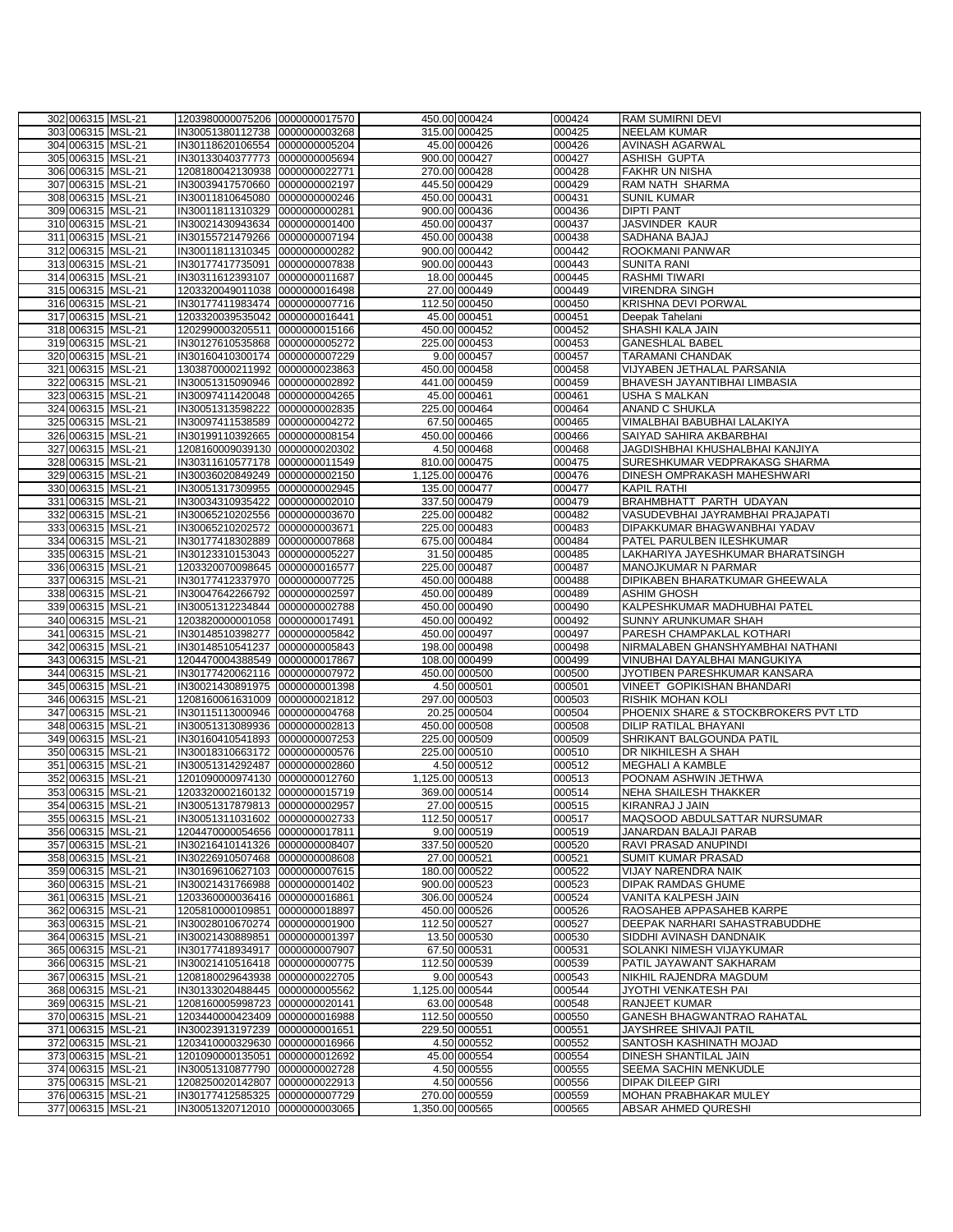| 378 006315 MSL-21                      | IN30021432760618 0000000001422                     |               |                                    | 45.00 000566  | 000566           | CHANDRASHEKHAR BHATKAR                          |
|----------------------------------------|----------------------------------------------------|---------------|------------------------------------|---------------|------------------|-------------------------------------------------|
| 379 006315 MSL-21                      | 1201700000085195 0000000014116                     |               |                                    | 607.50 000567 | 000567           | <b>VENUS VANI HUF</b>                           |
| 380 006315 MSL-21                      | IN30021432044811 0000000001409                     |               |                                    | 90.00 000570  | 000570           | <b>SRIJAN TIWARI</b>                            |
|                                        |                                                    |               |                                    | 900.00 000571 |                  |                                                 |
| 381 006315 MSL-21                      | IN30094010149144 0000000004169                     |               |                                    |               | 000571           | <b>SULOCHANA TAWARI</b>                         |
| 382 006315 MSL-21                      | IN30226911878028 0000000008646                     |               |                                    | 94.50 000572  | 000572           | RAJESH KUMAR JAIN                               |
| 383 006315 MSL-21                      | IN30045012753568 0000000002339                     |               |                                    | 900.00 000573 | 000573           | JAIPAL GUPTA                                    |
| 384 006315 MSL-21                      | IN30051317181675 0000000002938                     |               |                                    | 9.00 000574   | 000574           | <b>ASHOK KUMAR DUBEY</b>                        |
| 385 006315 MSL-21                      | IN30021432607829 0000000001417                     |               |                                    | 27.00 000577  | 000577           | RAKESH KUMAR CHENNA                             |
| 386 006315 MSL-21                      | IN30023911380640 0000000001582                     |               |                                    | 315.00 000578 | 000578           | BHAGAVANDAS LAHOTI DR                           |
| 387 006315 MSL-21                      | 1208160019893864 0000000020797                     |               |                                    | 769.50 000581 | 000581           | HRUSHIKESH RAGHAVENDRA YERASAM                  |
| 388 006315 MSL-21                      | 1208160022457811 0000000020918                     |               |                                    | 9.00 000582   | 000582           | SATISH KUMAR KOLLURU                            |
| 389 006315 MSL-21                      | IN30169611015120 0000000007623                     |               |                                    | 225.00 000583 | 000583           | PURSHOTTAM UPADHYAY                             |
|                                        |                                                    |               |                                    |               |                  |                                                 |
| 390 006315 MSL-21                      | IN30021432656030 0000000001419                     |               |                                    | 67.50 000584  | 000584           | NARASIMHA MURTHY CHIRRAVURI                     |
| 391 006315 MSL-21                      | 1208250019673450 0000000022912                     |               |                                    | 4.50 000585   | 000585           | CHEGU NARAYANASETTYGARI ANJAN KUMAR             |
| 392 006315 MSL-21                      | 1203320001070425 0000000015694                     |               |                                    | 450.00 000587 | 000587           | P SOBHA RANI                                    |
| 393 006315 MSL-21                      | IN30102220104954 0000000004383                     |               |                                    | 900.00 000588 | 000588           | <b>MAKAM VEERESH</b>                            |
| 394 006315 MSL-21                      | IN30177415783526 0000000007784                     |               |                                    | 67.50 000589  | 000589           | PONNALURU NEELIMA                               |
| 395 006315 MSL-21                      | 1208180045471182 0000000022792                     |               |                                    | 225.00 000591 | 000591           | SITAMAHALAXMI SURNENI                           |
| 396 006315 MSL-21                      | IN30131320111242 0000000005295                     |               |                                    | 900.00 000594 | 000594           | RAMANAND NAMBURI                                |
| 397 006315 MSL-21                      | IN30286310282879 0000000009651                     |               |                                    | 387.00 000595 | 000595           | PANGA VENKATA NARASIMHA RAO                     |
| 398 006315 MSL-21                      | 1208180041989644 0000000022770                     |               | 1,260.00 000596                    |               | 000596           | RAVI CHAND KALIDINDI                            |
| 399 006315 MSL-21                      | IN30232410244030 0000000008768                     |               |                                    | 18.00 000597  | 000597           | K VENU GOPAL RAJU                               |
| 400 006315 MSL-21                      | IN30009510069472 0000000000151                     |               |                                    | 22.50 000598  | 000598           | Ramesh Kumar Jain                               |
| 401 006315 MSL-21                      | 1208180014453845 0000000022609                     |               |                                    | 450.00 000599 | 000599           | SUDARSHAN KEVULU LAKSHMINARAYANA                |
| 402 006315 MSL-21                      | IN30021430555857 0000000001393                     |               |                                    | 450.00 000600 | 000600           | NAMGONDALU VJAYENDRA DEVAKI                     |
|                                        |                                                    |               |                                    |               |                  |                                                 |
| 403 006315 MSL-21                      | IN30023913627767 0000000001674                     |               |                                    | 112.50 000602 | 000602           | SAVITHA R                                       |
| 404 006315 MSL-21                      | 1201090012619692 0000000013325                     |               |                                    | 4.50 000605   | 000605           | S M NAGARATHNA.                                 |
| 405 006315 MSL-21                      | 1201090003565251 0000000012868                     |               |                                    | 13.50 000606  | 000606           | <b>GRACY PINTO.</b>                             |
| 406 006315 MSL-21                      | IN30023915043151 0000000001752                     |               |                                    | 139.50 000607 | 000607           | <b>CHANDRAKANT M KOTAGI</b>                     |
| 407 006315 MSL-21                      | IN30023912309925 0000000001619                     |               |                                    | 81.00 000608  | 000608           | SHYAM MOTILALSA DALBANJAN                       |
| 408 006315 MSL-21                      | IN30311610057519 0000000011522                     |               |                                    | 396.00 000612 | 000612           | GURURAJ REVANSIDDAPPA KUMBARI                   |
| 409 006315 MSL-21                      | IN30307710232250 0000000011473                     |               |                                    | 900.00 000614 | 000614           | <b>BASAPPA I BALIKAI</b>                        |
| 410 006315 MSL-21                      | IN30113526586773 0000000004580                     |               |                                    | 112.50 000615 | 000615           | SATISH LAKSHMAN KARALE                          |
| 411 006315 MSL-21                      | IN30163740856045 0000000007456                     |               |                                    | 450.00 000616 | 000616           | S PREMLATHA                                     |
| 412 006315 MSL-21                      | IN30226910892892 0000000008619                     |               |                                    | 4.50 000621   | 000621           | STHAPATHI BOOPATI KALYANA SUNDARAM              |
| 413 006315 MSL-21                      | IN30163741781723 0000000007492                     |               |                                    | 45.00 000623  | 000623           | <b>RATHINAVEL R</b>                             |
|                                        |                                                    |               |                                    |               |                  |                                                 |
| 414 006315 MSL-21                      | 1208160024228650 0000000021000                     |               |                                    | 306.00 000624 | 000624           | UMAPATHY JAYAVELAN                              |
| 415 006315 MSL-21                      | IN30163741154525 0000000007468                     |               |                                    | 238.50 000626 | 000626           | R. CHELLAPPAN                                   |
| 416 006315 MSL-21                      | IN30189510705434 0000000008058                     |               |                                    | 90.00 000631  | 000631           | SANIL BABU M                                    |
| 417 006315 MSL-21                      | IN30051318003883 0000000002968                     |               |                                    | 180.00 000635 | 000635           | <b>URMILA</b>                                   |
| 418 006315 MSL-21                      | IN30023913160710 0000000001649                     |               |                                    | 225.00 000636 | 000636           | JAFFIN GEORGE                                   |
| 419 006315 MSL-21                      | IN30023915246044 0000000001766                     |               |                                    | 90.00 000638  | 000638           | ANJU.                                           |
| 420 006315 MSL-21                      | 1204760000003546 0000000018506                     |               |                                    | 450.00 000639 | 000639           | AFSAL P ABOOBACKER                              |
| 421 006315 MSL-21                      | IN30163740590588 0000000007447                     |               | 1,350.00 000640                    |               | 000640           | <b>KRISHNADAS P B</b>                           |
| 422 006315 MSL-21                      | IN30163741562773 0000000007489                     |               |                                    | 450.00 000642 | 000642           | <b>MADHUK</b>                                   |
| 423 006315 MSL-21                      | IN30163741163678 0000000007469                     |               |                                    | 112.50 000646 | 000646           | ASHIR ASHRAF                                    |
| 424 006315 MSL-21                      | IN30177411887721 0000000007710                     |               |                                    | 49.50 000647  | 000647           | SANDEEP VARMA                                   |
| 425 006315 MSL-21                      | IN30023911806683 0000000001598                     |               |                                    |               |                  |                                                 |
| 426 006315 MSL-21                      |                                                    |               |                                    |               |                  |                                                 |
|                                        |                                                    |               |                                    | 225.00 000648 | 000648           | <b>BAIJU V S</b>                                |
|                                        | 1208180046621051 0000000022797                     |               |                                    | 13.50 000649  | 000649           | <b>JOSEPH JAMES</b>                             |
| 427 006315 MSL-21                      | IN30023910293774 0000000001540                     |               |                                    | 130.50 000651 | 000651           | ABRAHAM .P.A.                                   |
| 428 006315 MSL-21                      | IN30189510468403 0000000008053                     |               |                                    | 450.00 000652 | 000652           | T G RAGESH                                      |
| 429 006315 MSL-21                      | IN30189510452918 0000000008052                     |               |                                    | 148.50 000656 | 000656           | VINOD JACOB                                     |
| 430 006315 MSL-21                      | IN30189510873185 0000000008060                     |               | 1,080.00 000659                    |               | 000659           | LIJU V OOMMEN                                   |
| 431 006315 MSL-21                      | IN30177415539914 0000000007782                     |               |                                    | 405.00 000660 | 000660           | <b>BICHU REVI</b>                               |
| 432 006315 MSL-21                      | IN30189510675923 0000000008056                     |               |                                    | 450.00 000662 | 000662           | SATHEESAN V                                     |
| 433 006315 MSL-21                      | IN30032710380326 0000000001927                     |               |                                    | 450.00 000663 | 000663           | PUSHPA BAHETY                                   |
| 434 006315 MSL-21                      | 1203450000182567                                   | 0000000017000 |                                    | 900.00 000667 | 000667           | PRAKASH GIRIA                                   |
| 435 006315 MSL-21                      | IN30177413113098 0000000007740                     |               |                                    | 405.00 000668 | 000668           | <b>RUPALI GHOSH</b>                             |
| 436 006315 MSL-21                      | 1208870036702196 0000000023195                     |               |                                    | 4.50 000669   | 000669           | PABITRA BISWAS                                  |
| 437 006315 MSL-21                      | IN30021430616132 0000000001394                     |               |                                    | 180.00 000672 | 000672           | RAJ GAURAV                                      |
|                                        |                                                    |               |                                    |               |                  |                                                 |
| 438 006315 MSL-21                      | 1208160077017391 0000000022164                     |               | 1,129.50 000673                    |               | 000673           | PUSHPA KUMARI                                   |
| 439 006315 MSL-21                      | IN30302861395984 0000000010779                     |               |                                    | 270.00 000674 | 000674           | <b>ABHIJIT KUMAR SINGH</b>                      |
| 440 006315 MSL-21                      | IN30245310140375 0000000008885                     |               |                                    | 135.00 000675 | 000675           | NAND KISHORE PRASAD                             |
| 441 006315 MSL-21                      | IN30112716327948                                   | 0000000004544 |                                    | 472.50 000676 | 000676           | RAJENDRA PRASAD                                 |
| 442 006315 MSL-21                      | 1202990004982403 0000000015174                     |               | 4,860.00 000679                    |               | 000679           | CHANDHOKE NINDERJIT SINGH                       |
| 443 006315 MSL-21                      | 00004242                                           | 0000000024224 | 4,500.00 000684                    |               | 000684           | PARSURAM NANDWANI                               |
| 444 006315 MSL-21                      | 00013931                                           | 0000000024390 | 7,200.00 000685                    |               | 000685           | PARKASH DEVI                                    |
| 445 006315 MSL-21                      | 1202970000018725 0000000015088                     |               | 16,200.00 000687                   |               | 000687           | Nilam Rajkumar                                  |
| 446 006315 MSL-21                      | 1208160079709656 0000000022233                     |               | 4,500.00 000690                    |               | 000690           | REETU TEVATIA                                   |
| 447 006315 MSL-21                      | 1203320039241408 0000000016437                     |               | 3,145.50 000691                    |               | 000691           | <b>ARJIT PAWAR</b>                              |
| 448 006315 MSL-21                      | 1203320005446203 0000000015771                     |               | 4,050.00 000693                    |               | 000693           | <b>KUMUD PATERIYA</b>                           |
| 449 006315 MSL-21                      | 1203320000760988 0000000015687                     |               | 3,600.00 000694                    |               | 000694           | HARISH KUMAR PATERIYA                           |
| 450 006315 MSL-21                      | 1304140001174847 0000000023896                     |               | 5,840.10 000705                    |               | 000705           | <b>SUBRAT PANDA</b>                             |
|                                        |                                                    |               |                                    |               |                  |                                                 |
| 451 006315 MSL-21                      | IN30154952000107                                   | 0000000006551 | 2,250.00 000707                    |               | 000707           | <b>IRENE PONTES</b>                             |
| 452 006315 MSL-21<br>453 006315 MSL-21 | IN30002010703456 0000000000067<br>IN30267931839637 | 0000000009170 | 4,500.00 000709<br>2,250.00 000711 |               | 000709<br>000711 | <b>GAUTAM JOSHI</b><br>NEENA RAMESHKUMAR SALGIA |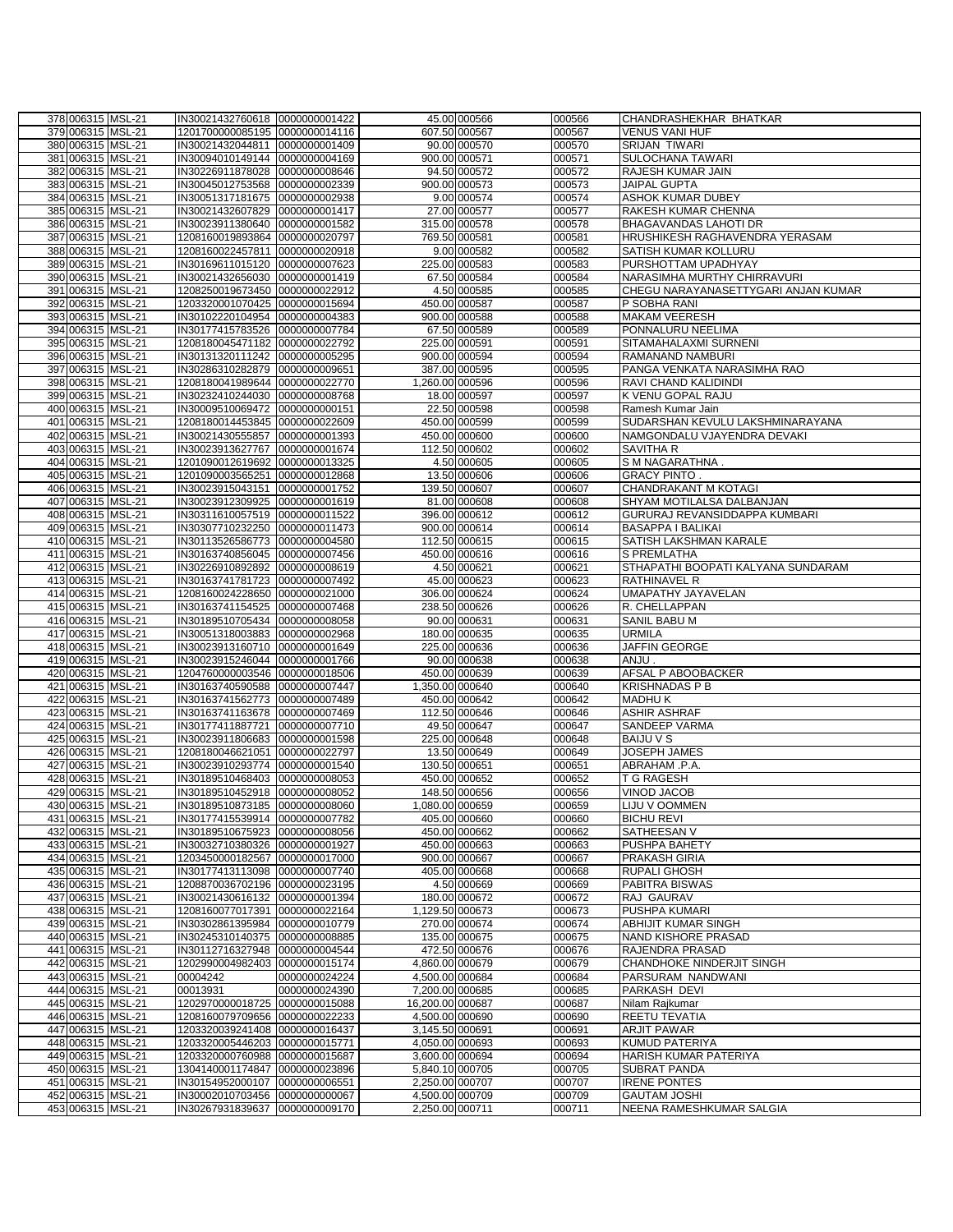| 454 006315 MSL-21 | IN30290241776150 0000000009803    | 16,200.00 000715 |               | 000715 | <b>PRADEEP KRISHNAJI DURWAS</b>    |
|-------------------|-----------------------------------|------------------|---------------|--------|------------------------------------|
| 455 006315 MSL-21 | IN30115121173777 0000000004817    | 8,100.00 000716  |               | 000716 | ULHAS KHEMCHAND JAIN               |
|                   |                                   | 8,829.00 000717  |               |        |                                    |
| 456 006315 MSL-21 | 1301240002441647 0000000023394    |                  |               | 000717 | MAHABUBALI GOUSMOHIUDDIN SHAIKH    |
| 457 006315 MSL-21 | 00000340<br>0000000024137         | 10,800.00 000728 |               | 000728 | KRISHANSWARUP SHANTISWARUP VASUDEV |
| 458 006315 MSL-21 | IN30023911664556<br>0000000001593 | 1,728.00 000729  |               | 000729 | N SOMASHEKHAR REDDY                |
| 459 006315 MSL-21 | 1204720008718058 0000000018277    | 1,665.00 000732  |               | 000732 | ASHOK KUMAR TANWAR                 |
| 460 006315 MSL-21 | 1304140000116584 0000000023877    | 4,500.00 000733  |               | 000733 | <b>KARTHICK R A</b>                |
|                   |                                   |                  |               |        |                                    |
| 461 006315 MSL-21 | 1208160065396347 0000000021921    | 1,665.00 000734  |               | 000734 | CHITHAMBARATHANU JAYALAKSHMI       |
| 462 006315 MSL-21 | IN30014210208733 0000000000421    | 4,500.00 000738  |               | 000738 | <b>KUMARDEB DATTA</b>              |
| 463 006315 MSL-21 | 1208160073712022 0000000022094    | 2,700.00 000740  |               | 000740 | <b>JASPRIT SINGH</b>               |
|                   |                                   |                  |               |        |                                    |
| 464 006315 MSL-21 | 1201092600132473 0000000013521    | 2,250.00 000741  |               | 000741 | RAJ KUMAR SINGH                    |
| 465 006315 MSL-21 | IN30011810085486 0000000000186    |                  | 450.00 000743 | 000743 | JITENDER KUMAR GARG                |
| 466 006315 MSL-21 | IN30068510128047 0000000003689    |                  | 45.00 000744  | 000744 | <b>GURCHARAN JIT SINGH</b>         |
| 467 006315 MSL-21 | IN30068510128063 0000000003690    |                  | 45.00 000745  | 000745 | <b>JASKINDER KAUR</b>              |
| 468 006315 MSL-21 | IN30068510161250 0000000003691    |                  | 22.50 000746  | 000746 | <b>AJAY AJMANI</b>                 |
|                   |                                   |                  |               |        |                                    |
| 469 006315 MSL-21 | IN30068510303764 0000000003692    |                  | 45.00 000747  | 000747 | <b>GURCHARAN JIT SINGH</b>         |
| 470 006315 MSL-21 | IN30068510333029<br>0000000003694 |                  | 22.50 000748  | 000748 | <b>AJAY AJMANI</b>                 |
| 471 006315 MSL-21 | IN30068510333037 0000000003695    |                  | 22.50 000749  | 000749 | AJAY KUMAR AJMANI                  |
| 472 006315 MSL-21 | IN30068510333045 0000000003696    |                  | 22.50 000750  | 000750 | AJAY KUMAR AJMANI                  |
|                   |                                   |                  |               |        |                                    |
| 473 006315 MSL-21 | IN30143610169803 0000000005782    |                  | 900.00 000751 | 000751 | SUNIL KUMAR JAIN                   |
| 474 006315 MSL-21 | 1208160055824281 0000000021644    |                  | 58.50 000752  | 000752 | MANU DEV                           |
| 475 006315 MSL-21 | IN30070810429828<br>0000000003742 |                  | 4.50 000753   | 000753 | MEGHA SHARMA                       |
| 476 006315 MSL-21 | 1201910100187787<br>0000000014301 |                  | 22.50 000754  | 000754 | <b>HARJEET KAUR</b>                |
| 477 006315 MSL-21 |                                   |                  | 45.00 000755  |        |                                    |
|                   | IN30143610374494 0000000005787    |                  |               | 000755 | <b>NEELAM SHARMA</b>               |
| 478 006315 MSL-21 | 1208870037106089 0000000023197    |                  | 13.50 000756  | 000756 | <b>MUKESH KUMAR</b>                |
| 479 006315 MSL-21 | IN30020610489845 0000000000746    |                  | 27.00 000757  | 000757 | SURJIT SINGH ALAGH                 |
| 480 006315 MSL-21 | IN30338210036289 0000000011801    | 1,012.50 000758  |               | 000758 | SANDEEP JAIN                       |
| 481 006315 MSL-21 | IN30226910003329 0000000008592    |                  | 112.50 000759 | 000759 | PRADEEP GOEL                       |
|                   |                                   |                  |               |        |                                    |
| 482 006315 MSL-21 | 1201910300676394 0000000014438    |                  | 162.00 000761 | 000761 | INDIUM SECURITIES PRIVATE LIMITED. |
| 483 006315 MSL-21 | 1208870028250816 0000000023160    |                  | 45.00 000762  | 000762 | <b>HRISHABH JHA</b>                |
| 484 006315 MSL-21 | IN30429572915733 0000000012328    |                  | 990.00 000763 | 000763 | ANOOP SHARMA                       |
| 485 006315 MSL-21 | IN30176610007689 0000000007647    |                  | 22.50 000764  | 000764 | <b>ASHA GUPTA</b>                  |
|                   |                                   |                  |               |        |                                    |
| 486 006315 MSL-21 | IN30176610007697 0000000007648    |                  | 22.50 000765  | 000765 | K.A. GUPTA                         |
| 487 006315 MSL-21 | 1202390000178709 0000000014683    |                  | 900.00 000766 | 000766 | ROY ABRAHAM.                       |
| 488 006315 MSL-21 | 1201640000207191 0000000014087    |                  | 445.50 000767 | 000767 | <b>RASHI JAIN</b>                  |
| 489 006315 MSL-21 | 1208160060600359 0000000021782    |                  | 675.00 000768 | 000768 | <b>GURPREET KAUR</b>               |
|                   |                                   |                  |               |        |                                    |
| 490 006315 MSL-21 | 1208160029215562 0000000021187    |                  | 58.50 000769  | 000769 | <b>ARUN KUMAR</b>                  |
| 491 006315 MSL-21 | 1208160006015307 0000000020142    |                  | 85.50 000770  | 000770 | SUBHASH CHANDER                    |
| 492 006315 MSL-21 | 1208160064975563 0000000021908    |                  | 45.00 000771  | 000771 | <b>INDER KUMAR BANSAL</b>          |
| 493 006315 MSL-21 | IN30021435791967 0000000001488    |                  | 22.50 000772  | 000772 | SUJAN KUMAR NANDY                  |
| 494 006315 MSL-21 | 1208180018726714 0000000022640    |                  | 675.00 000773 | 000773 | <b>VIKAS SHARMA</b>                |
|                   |                                   |                  |               |        |                                    |
| 495 006315 MSL-21 | 1208160031151491 0000000021260    |                  | 81.00 000774  | 000774 | BHARAT BHUSHAN THAKRAN             |
| 496 006315 MSL-21 | IN30392110074884 0000000011946    |                  | 450.00 000775 | 000775 | YOGESH KUMAR                       |
| 497 006315 MSL-21 | 1208160021816971<br>0000000020881 |                  | 27.00 000776  | 000776 | SHAMA MADAN                        |
| 498 006315 MSL-21 | IN30051321126382 0000000003094    |                  | 90.00 000777  | 000777 | ANUP SINGH PACHAAR                 |
| 499 006315 MSL-21 | 1201090007782205 0000000013112    |                  | 45.00 000778  | 000778 | MEENU DEVI.                        |
|                   |                                   |                  |               |        |                                    |
| 500 006315 MSL-21 | 1201090008384179 0000000013155    |                  | 135.00 000779 | 000779 | DEEPAK KUMAR.                      |
| 501 006315 MSL-21 | 1202060001188437 0000000014552    |                  | 247.50 000780 | 000780 | SULOCHANA.                         |
| 502 006315 MSL-21 | 1203000000407671 0000000015209    |                  | 225.00 000781 | 000781 | <b>GAURAV GOYAL</b>                |
| 503 006315 MSL-21 | 1208160015674024 0000000020608    |                  | 4.50 000783   | 000783 | <b>AMIT KUMAR</b>                  |
| 504 006315 MSL-21 | 1208160073976925 0000000022099    |                  | 9.00 000785   |        | <b>JYOTI TRETHA</b>                |
|                   |                                   |                  |               | 000785 |                                    |
| 505 006315 MSL-21 | 1206990000032967 0000000019327    |                  | 13.50 000787  | 000787 | AMIT JAIN                          |
| 506 006315 MSL-21 | 1208160039426617 0000000021592    |                  | 40.50 000789  | 000789 | <b>SWARIT GAGNEJA</b>              |
| 507 006315 MSL-21 | 1204470000262346 0000000017816    |                  | 67.50 000791  | 000791 | ANIL KUMAR WATTS                   |
| 508 006315 MSL-21 | 1208160023504590 0000000020965    |                  | 4.50 000794   | 000794 | <b>PRATEEK CHOUDHARY</b>           |
| 509 006315 MSL-21 | 1204450000319685 0000000017795    |                  | 243.00 000795 | 000795 | AMANDEEP SINGH GILL                |
|                   |                                   |                  |               |        |                                    |
| 510 006315 MSL-21 | 1208160084403809 0000000022309    |                  | 450.00 000799 | 000799 | <b>MALKEET SINGH</b>               |
| 511 006315 MSL-21 | 1204720011498322 0000000018376    |                  | 90.00 000800  | 000800 | SRI PRAKASH SINGH                  |
| 512 006315 MSL-21 | 1208160057921238 0000000021704    |                  | 315.00 000801 | 000801 | AMIT KUMAR YADAV                   |
| 513 006315 MSL-21 | 1202990000178364 0000000015157    |                  | 445.50 000802 | 000802 | SUBHASH CHANDRA                    |
|                   |                                   |                  |               |        |                                    |
| 514 006315 MSL-21 | 1208160026519871<br>0000000021099 |                  | 4.50 000803   | 000803 | <b>ABHISHEK VERMA</b>              |
| 515 006315 MSL-21 | IN30143610374636<br>0000000005788 |                  | 45.00 000804  | 000804 | VINOD KUMAR SHARMA                 |
| 516 006315 MSL-21 | 1208870035158561<br>0000000023190 |                  | 225.00 000805 | 000805 | PRASHANT VARSHNEY                  |
| 517 006315 MSL-21 | 1206140000242234<br>0000000019016 |                  | 900.00 000806 | 000806 | GHANSHYAM MAHESHWARI               |
| 518 006315 MSL-21 | IN30198310631117<br>0000000008091 |                  | 270.00 000807 | 000807 | <b>GULSHAN RANI</b>                |
|                   |                                   |                  |               |        |                                    |
| 519 006315 MSL-21 | 1204720011625451 0000000018380    |                  | 900.00 000808 | 000808 | <b>BINDU PANDEY</b>                |
| 520 006315 MSL-21 | 1204720010099424 0000000018319    |                  | 58.50 000809  | 000809 | VISHAL GAUTAM                      |
| 521 006315 MSL-21 | 1208160039146107 0000000021573    |                  | 166.50 000811 | 000811 | AKASH SINGH GAUR                   |
| 522 006315 MSL-21 | 1208160067184157 0000000021963    |                  | 135.00 000813 | 000813 | AMAN KUMAR SINGH                   |
|                   |                                   |                  |               |        |                                    |
| 523 006315 MSL-21 | 1205910000207562<br>0000000018960 |                  | 360.00 000814 | 000814 | RATAN KUMAR SRIVASTAWA             |
| 524 006315 MSL-21 | 1208160064136321 0000000021889    |                  | 225.00 000815 | 000815 | <b>VIMLA SINGH</b>                 |
| 525 006315 MSL-21 | 1208880004789770 0000000023306    |                  | 495.00 000816 | 000816 | SHIVAM KASAUDHAN                   |
| 526 006315 MSL-21 | 1203320015254553 0000000016128    | 1,098.00 000817  |               | 000817 | <b>VIJAY PRAKASH GUPTA</b>         |
| 527 006315 MSL-21 | 1208880000142498 0000000023244    |                  | 18.00 000818  | 000818 | SACHCHIDA NAND PANDEY              |
|                   |                                   |                  |               |        |                                    |
| 528 006315 MSL-21 | 1203460000304201<br>0000000017030 | 1,350.00 000819  |               | 000819 | <b>ASHISH TRIPATHI</b>             |
| 529 006315 MSL-21 | 1203320031324757<br>0000000016362 |                  | 225.00 000820 | 000820 | Ram Akbal Singh                    |
|                   |                                   |                  |               |        |                                    |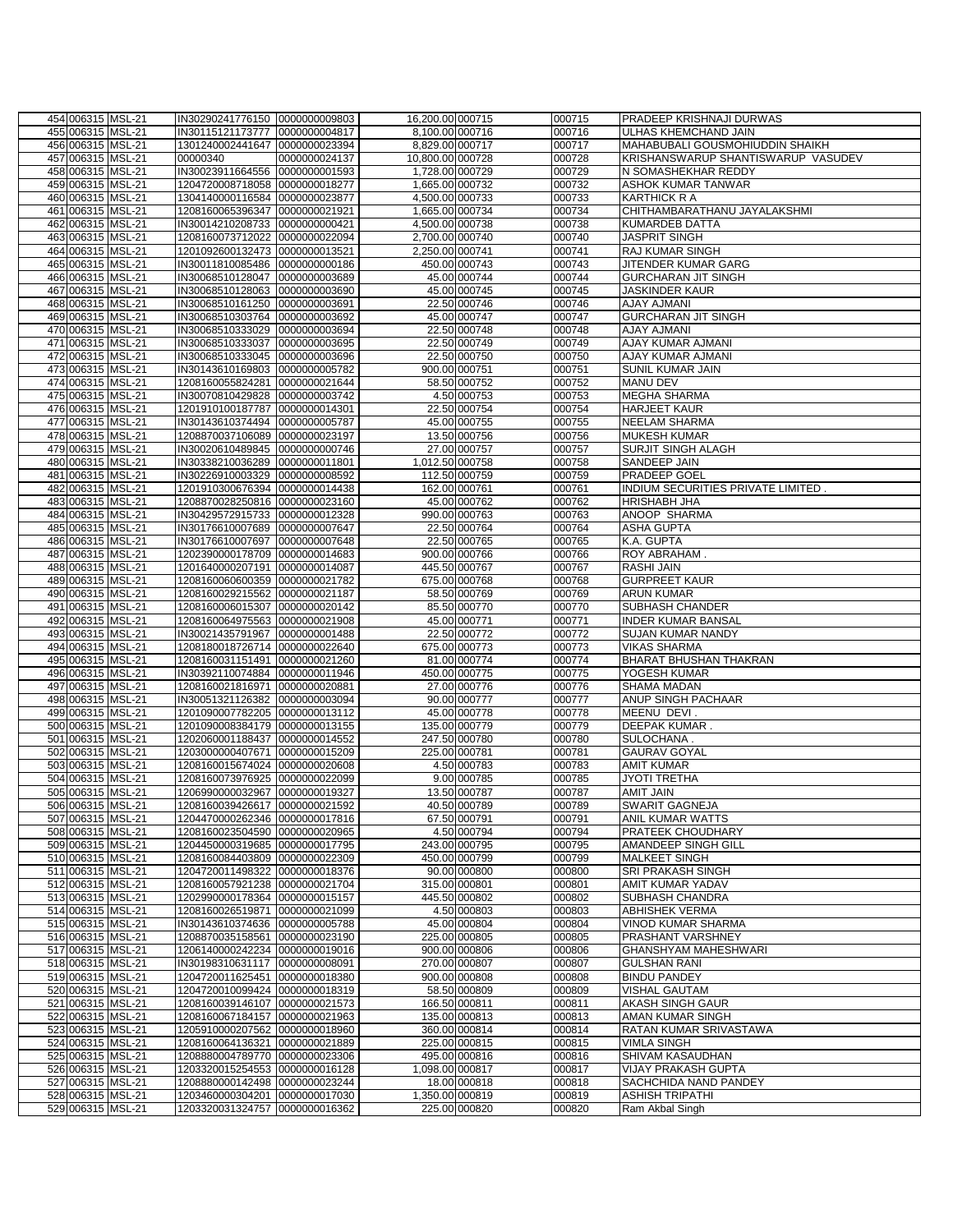| 530 006315 MSL-21                      | 1203320007670271 0000000015816                                   |               |                 | 225.00 000821                  | 000821           | <b>AMAR SINGH JAISWAL</b>                             |
|----------------------------------------|------------------------------------------------------------------|---------------|-----------------|--------------------------------|------------------|-------------------------------------------------------|
| 531 006315 MSL-21                      | 1208180024720538 0000000022676                                   |               |                 | 153.00 000822                  | 000822           | VINAY KUMAR GUPTA                                     |
| 532 006315 MSL-21                      | 1208530002514731 0000000022964                                   |               |                 | 4.50 000823                    | 000823           | VANSH GUPTA.                                          |
| 533 006315 MSL-21                      | 1206690001226131 0000000019202                                   |               |                 | 337.50 000824                  | 000824           | <b>UBAID UR REHMAN</b>                                |
| 534 006315 MSL-21                      | 1208160035348989 0000000021424                                   |               |                 | 9.00 000825                    | 000825           | <b>HARISH CHANDRA</b>                                 |
| 535 006315 MSL-21                      | 1203350002583672 0000000016847                                   |               |                 | 900.00 000826                  | 000826           | <b>USHA RANI</b>                                      |
| 536 006315 MSL-21<br>537 006315 MSL-21 | 1208160001661557 0000000019851<br>IN30165310138793 0000000007553 |               |                 | 157.50 000827<br>292.50 000829 | 000827<br>000829 | <b>VASIM AHMAD</b><br><b>SWEETY DHUPAR</b>            |
| 538 006315 MSL-21                      | IN30267931291195 0000000009127                                   |               |                 | 441.00 000831                  | 000831           | LOKENDRA SINGH                                        |
| 539 006315 MSL-21                      | 1207830000119081 0000000019587                                   |               |                 | 4.50 000832                    | 000832           | HIMANSHU CHAUHAN                                      |
| 540 006315 MSL-21                      | 1208880000400667 0000000023257                                   |               |                 | 4.50 000833                    | 000833           | JANARDAN KUMAR SINGH                                  |
| 541 006315 MSL-21                      | 1208880000667422 0000000023263                                   |               |                 | 450.00 000834                  | 000834           | HEMANT KUMAR PRAJAPATI                                |
| 542 006315 MSL-21                      | 1208250005226420 0000000022873                                   |               |                 | 22.50 000835                   | 000835           | PREM BAHADUR SINGH                                    |
| 543 006315 MSL-21                      | 1203320024399922 0000000016286                                   |               |                 | 450.00 000836                  | 000836           | RAJEEV KUMAR SHARMA                                   |
| 544 006315 MSL-21                      | 1208880002442605 0000000023292                                   |               |                 | 45.00 000837                   | 000837           | <b>ANUJA DHAKAR</b>                                   |
| 545 006315 MSL-21                      | 1208160061782357 0000000021818                                   |               |                 | 135.00 000838                  | 000838           | ANIL KUMAR YADAV                                      |
| 546 006315 MSL-21                      | 1208250006765601 0000000022884                                   |               |                 | 9.00 000840                    | 000840           | <b>ASHOK KHANDELWAL</b>                               |
| 547 006315 MSL-21                      | 1203350000922155 0000000016752                                   |               |                 | 225.00 000841                  | 000841           | MEENAKSHI DUSAD.                                      |
| 548 006315 MSL-21                      | 1202920000081406 0000000015067                                   |               | 1,350.00 000843 |                                | 000843           | <b>BHAVANA TIWARI</b>                                 |
| 549 006315 MSL-21                      | 1203350001309503 0000000016757                                   |               |                 | 4.50 000844                    | 000844           | MUKESH KUMAR SAINI                                    |
| 550 006315 MSL-21<br>551 006315 MSL-21 | 1204720011336887 0000000018370<br>1208180039015766 0000000022756 |               |                 | 63.00 000845<br>445.50 000846  | 000845<br>000846 | SATYA NARAYAN MEENA<br>VIJAY KUMAR KUMAWAT            |
| 552 006315 MSL-21                      | 1208880000355017 0000000023255                                   |               |                 | 4.50 000847                    | 000847           | NAVRATN AGRAWAL                                       |
| 553 006315 MSL-21                      | IN30311611594111 0000000011622                                   |               |                 | 13.50 000848                   | 000848           | <b>ANKIT TATER</b>                                    |
| 554 006315 MSL-21                      | 1208180033986373 0000000022728                                   |               |                 | 450.00 000849                  | 000849           | CHANDRA KALA CHOPRA                                   |
| 555 006315 MSL-21                      | 1201330000146299 0000000013897                                   |               |                 | 405.00 000850                  | 000850           | MUKESH KUMAR TANMAY SURIYA                            |
| 556 006315 MSL-21                      | IN30007910324149 00000000000131                                  |               |                 | 900.00 000851                  | 000851           | MANISH RADHEYSHYAM AGARWAL                            |
| 557 006315 MSL-21                      | IN30039418383325 0000000002202                                   |               |                 | 450.00 000853                  | 000853           | <b>BHANU</b>                                          |
| 558 006315 MSL-21                      | 1208160076595888 0000000022154                                   |               |                 | 675.00 000855                  | 000855           | SHABANA KHAN                                          |
| 559 006315 MSL-21                      | 1206070000004026 0000000018985                                   |               |                 | 540.00 000856                  | 000856           | <b>GINNI DEVI GOENKA</b>                              |
| 560 006315 MSL-21                      | 1203320024281481 0000000016284                                   |               |                 | 22.50 000857                   | 000857           | ASHOK KUMAR DUDI                                      |
| 561 006315 MSL-21                      | 1208870007954970 0000000023080                                   |               |                 | 49.50 000858                   | 000858           | VINOD KUMAR YADAV                                     |
| 562 006315 MSL-21                      | IN30114311338753 0000000004677<br>1208870030863551 0000000023172 |               |                 | 360.00 000859                  | 000859           | <b>RAJAT GUPTA</b>                                    |
| 563 006315 MSL-21<br>564 006315 MSL-21 | 1204470011061203 0000000018022                                   |               |                 | 900.00 000860<br>450.00 000861 | 000860<br>000861 | <b>DINESH SWAMI</b><br><b>NAVEEN GHOSAL</b>           |
| 565 006315 MSL-21                      | 1208880000388942 0000000023256                                   |               |                 | 112.50 000862                  | 000862           | HEMESH JAIN SURANA                                    |
| 566 006315 MSL-21                      | 1203320036283649 0000000016405                                   |               |                 | 900.00 000863                  | 000863           | Sampat Raj Shah                                       |
| 567 006315 MSL-21                      | 1208870032041761 0000000023180                                   |               |                 | 4.50 000864                    | 000864           | LAKSHYA BHUTRA                                        |
| 568 006315 MSL-21                      | 1208870023479456 0000000023149                                   |               |                 | 31.50 000868                   | 000868           | SHIVSHANKAR SHARMA                                    |
| 569 006315 MSL-21                      | 1208870032267701 0000000023181                                   |               |                 | 4.50 000871                    | 000871           | DILIPBHAI SAMATBHAI VEGADA                            |
| 570 006315 MSL-21                      | 1208160055740079 0000000021639                                   |               |                 | 450.00 000874                  | 000874           | SHIVANI PARESHBHAI PAREKH                             |
| 571 006315 MSL-21                      | 1208870006611138 0000000023071                                   |               |                 | 4.50 000876                    | 000876           | JAYDIPSINH NATUBHA GOHIL                              |
| 572 006315 MSL-21                      | 1201980000089208 0000000014461                                   |               |                 | 90.00 000877                   | 000877           | PARESHBHAI NATHALAL RATHOD                            |
| 573 006315 MSL-21                      | 1203320026809098 0000000016314                                   |               |                 | 4.50 000878                    | 000878           | ZALA SHIVRAJSINH RAJENDRASINH                         |
| 574 006315 MSL-21                      | 1208880000152223 0000000023246                                   |               |                 | 45.00 000879                   | 000879           | SHREYASKUMAR RAJESHBHAI KHUNT                         |
| 575 006315 MSL-21<br>576 006315 MSL-21 | 1304140001785491 0000000023912<br>1204470001852991 0000000017826 |               |                 | 90.00 000881<br>292.50 000882  | 000881<br>000882 | PUSHPABEN HARSHADRAI DESAI<br>DILIP JAYANTIBHAI PATEL |
| 577 006315 MSL-21                      | 1201330000727408 0000000013939                                   |               |                 | 99.00 000883                   | 000883           | DAXESH B JOBANPUTRA                                   |
| 578 006315 MSL-21                      | 1203450000065827 0000000016994                                   |               |                 | 112.50 000884                  | 000884           | RAJENDRA PRASAD AGARWAL                               |
| 579 006315 MSL-21                      | IN30034311553832 0000000002093                                   |               |                 | 225.00 000885                  | 000885           | SHAUKATALI BARKATALI HIMANI                           |
| 580 006315 MSL-21                      | IN30216410517194 0000000008460                                   |               |                 | 171.00 000888                  | 000888           | PANCHAL HIRENBHAI V                                   |
| 581 006315 MSL-21                      | 1203320010341480 0000000015946                                   |               | 1,125.00 000890 |                                | 000890           | BURHANI KURBANHUSAIN UNJAHWALA                        |
| 582 006315 MSL-21                      | 1203320007257324 0000000015808                                   |               |                 | 225.00 000891                  | 000891           | HARISHKUMAR HASMUKHLAL SHAH                           |
| 583 006315 MSL-21                      | 1201090003658418 0000000012871                                   |               |                 | 225.00 000893                  | 000893           | GIRDHARLAL HARILAL DESAI                              |
| 584 006315 MSL-21                      | 1204470002262026 0000000017832                                   |               |                 | 85.50 000898                   | 000898           | ADIBUZZAMA MUSTAKAHMED BOTAWALA                       |
| 585 006315 MSL-21                      | 1208870029477850 0000000023166                                   |               |                 | 9.00 000899                    | 000899           | RINKAL RAJNIK KATRIYA                                 |
| 586 006315 MSL-21                      | IN30198310749112 0000000008096                                   |               |                 | 450.00 000903                  | 000903           | CHARU ASHOK RUPANI                                    |
| 587 006315 MSL-21<br>588 006315 MSL-21 | IN30115121937348 0000000004845<br>1202000000024407 0000000014475 |               |                 | 450.00 000904<br>112.50 000905 | 000904<br>000905 | <b>CHHOTU GANDHI</b><br>AVINASH BHIVAJI RANE          |
| 589 006315 MSL-21                      | IN30177411952517                                                 | 0000000007713 |                 | 20.25 000906                   | 000906           | SHIVKUMAR BAGRI                                       |
| 590 006315 MSL-21                      | IN30021421043827                                                 | 0000000001197 |                 | 900.00 000908                  | 000908           | BHARATKUMAR FATEHCHAND KOTHARI                        |
| 591 006315 MSL-21                      | 1201090005490170 0000000012968                                   |               |                 | 900.00 000909                  | 000909           | RONAK M SHAH.                                         |
| 592 006315 MSL-21                      | 1208160036825570 0000000021477                                   |               |                 | 27.00 000910                   | 000910           | RAJESH RAMESH KASAR                                   |
| 593 006315 MSL-21                      | 1202870000018925 0000000014901                                   |               |                 | 112.50 000911                  | 000911           | RAKESH RAMESH JAIN                                    |
| 594 006315 MSL-21                      | 1208880000902825 0000000023274                                   |               |                 | 351.00 000913                  | 000913           | NEEL HIMANSHU MEHTA                                   |
| 595 006315 MSL-21                      | IN30021418099768 0000000001044                                   |               |                 | 90.00 000915                   | 000915           | <b>SUJIT UNNIKRISHNAN</b>                             |
| 596 006315 MSL-21                      | 1302340000500253 0000000023813                                   |               |                 | 40.50 000918                   | 000918           | <b>BIPIN K AJMERA HUF</b>                             |
| 597 006315 MSL-21                      | IN30223610436578 0000000008556                                   |               |                 | 450.00 000920                  | 000920           | <b>JENIL K SHAH</b>                                   |
| 598 006315 MSL-21                      | 1208160077967901                                                 | 0000000022188 |                 | 9.00 000921                    | 000921           | <b>NILAM TUSHAR KORE</b>                              |
| 599 006315 MSL-21                      | 1208870003932959 0000000023054                                   |               |                 | 45.00 000922                   | 000922           | <b>BAPPA BERA</b>                                     |
| 600 006315 MSL-21<br>601 006315 MSL-21 | 1208160026769638 0000000021112<br>IN30177411956067               | 0000000007714 |                 | 13.50 000924<br>409.50 000926  | 000924<br>000926 | AMIT OMPRAKASH MISHRA<br>NASIM AFZAL GLLASWALA        |
| 602 006315 MSL-21                      | 1201640000077671                                                 | 0000000014082 |                 | 225.00 000927                  | 000927           | NITIN RAMESH PATIL                                    |
| 603 006315 MSL-21                      | 1208160018632241                                                 | 0000000020739 |                 | 427.50 000928                  | 000928           | SHIVAM AMRUTLAL BARANVAL                              |
| 604 006315 MSL-21                      | 1203630000035554                                                 | 0000000017345 |                 | 45.00 000929                   | 000929           | SANJAY VASUDEO PAWAR                                  |
|                                        |                                                                  |               |                 |                                |                  |                                                       |
|                                        |                                                                  |               |                 |                                |                  |                                                       |